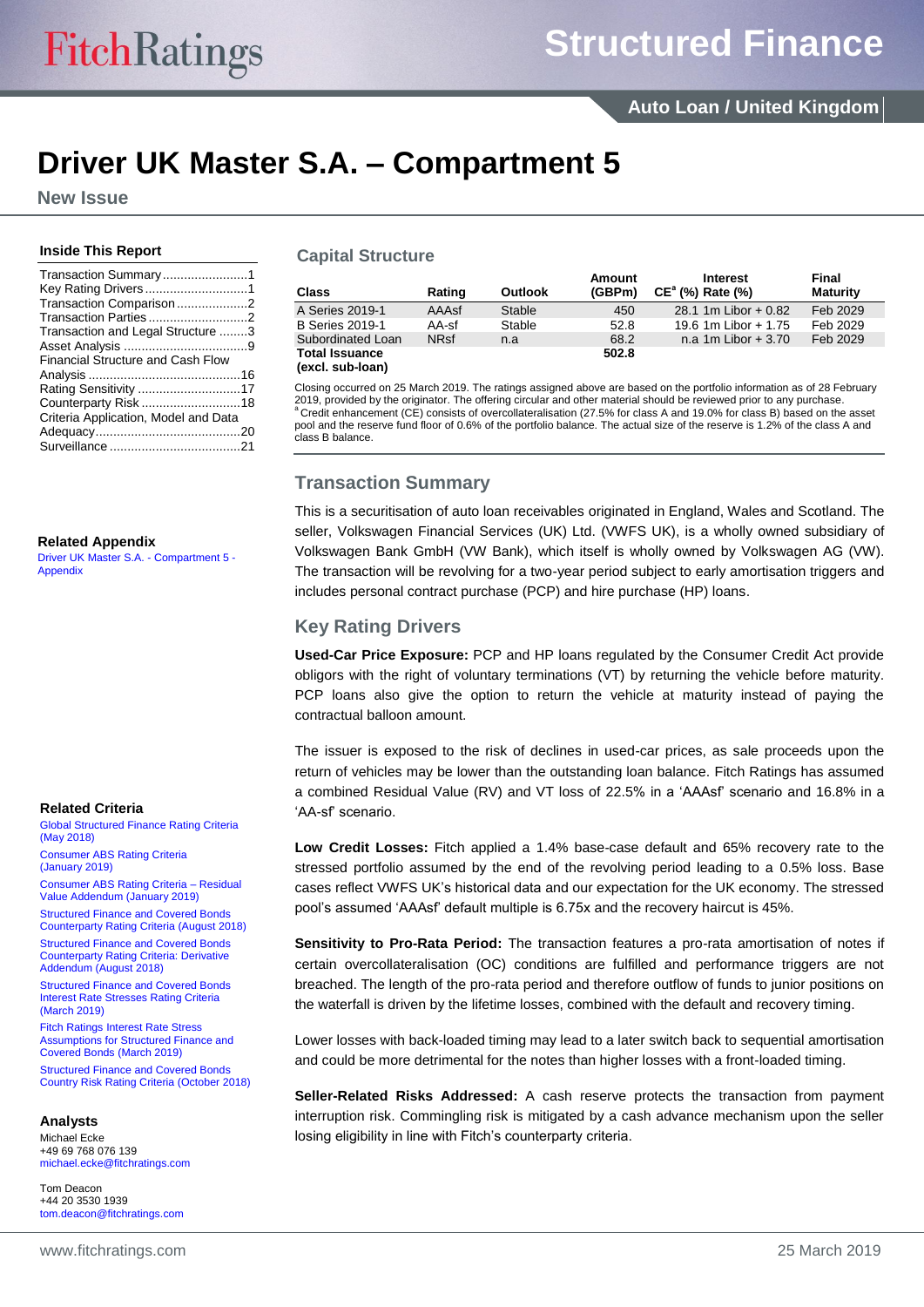## <span id="page-1-0"></span>**Transaction Comparison**

| <b>Transaction Comparison Table</b>         |                                                 |                                 |                                                            |                                         |  |
|---------------------------------------------|-------------------------------------------------|---------------------------------|------------------------------------------------------------|-----------------------------------------|--|
| <b>Issuer</b>                               | <b>Driver UK Master</b><br><b>Compartment 5</b> | S.A. - Bavarian Sky<br>UK 2 plc | <b>Globaldrive Auto</b><br><b>Receivables UK</b><br>2018-A | Driver UK three                         |  |
| Closing                                     | March 2019                                      | <b>July 2018</b>                | May 2018                                                   | September 2015                          |  |
| Country of assets                           | UK                                              | UK                              | UK                                                         | UK                                      |  |
| Seller                                      |                                                 | <b>VWFS UK BMW FS GB</b>        | <b>FCE Bank Plc</b>                                        | Volkswagen<br><b>Financial Services</b> |  |
|                                             |                                                 |                                 |                                                            | $(UK)$ Ltd.                             |  |
| Issuance volume (GBPm)                      | 502.8                                           | 395.8                           | 405.4                                                      | 389.9                                   |  |
| <b>Class</b>                                | Class A                                         | <b>Class A</b>                  | <b>Class A</b>                                             | Class A                                 |  |
| Rating                                      | AAAsf                                           | AAAsf                           | AAAsf                                                      | AAAsf                                   |  |
| Amount                                      | 450                                             | 300                             | 300.0                                                      | 350.0                                   |  |
| Credit enhancement                          | 28.1                                            | 25.0                            | 26.6                                                       | 23.8                                    |  |
| <b>Class</b>                                | <b>Class B</b>                                  | <b>Class B</b>                  | <b>Class B</b>                                             | <b>Class B</b>                          |  |
| Rating                                      | AA-sf                                           | N <sub>R</sub>                  | $AA+sf$                                                    | $A + sf$                                |  |
| Amount                                      | 52.8                                            | 95.8                            | 31.2                                                       | 39.9                                    |  |
| Credit enhancement                          | 19.6                                            | n.a.                            | 18.9                                                       | 15.0                                    |  |
| <b>Class</b>                                | Sub-Ioan                                        |                                 | <b>Class C</b>                                             | Sub-Ioan                                |  |
| Rating                                      | N <sub>R</sub>                                  |                                 | N <sub>R</sub>                                             | <b>NR</b>                               |  |
| Amount                                      | 68.2                                            |                                 | 74.2                                                       | 59.9                                    |  |
| Credit enhancement                          | n.a.                                            |                                 | n.a.                                                       | n.a.                                    |  |
| <b>Portfolio summary</b>                    |                                                 |                                 |                                                            |                                         |  |
| Type                                        | Revolving<br>(24 months)                        | Revolving<br>(12 months)        | Revolving<br>(12 months)                                   | Revolving<br>(6 months)                 |  |
| Type of receivables                         | Auto Ioans                                      | Auto Ioans                      | Auto loans                                                 | Auto Ioans                              |  |
| Total discounted principal<br>amount (GBPm) | 620.7                                           | 395.8                           | 405.4                                                      | 453.4                                   |  |
| Number of receivables                       | 32,903                                          | 21,626                          | 30,682                                                     | 27,561                                  |  |
| Avg. outstanding loan<br>balance (GBP)      | 18,865                                          | 18,302                          | 13,682                                                     | 16,450                                  |  |
| WA remaining term in months                 | 42.6                                            | 31.8                            | 34.8                                                       | 39.0                                    |  |
| WA seasoning in months                      | 4.3                                             | 14.7                            | 3.8                                                        | 6.0                                     |  |
| Max. remaining term in<br>months            | 59                                              | 58                              | 59                                                         | 58                                      |  |
| Collateral by balance (%)                   |                                                 |                                 |                                                            |                                         |  |
| New vehicles                                | 60.4                                            | 70.0                            | 90.9                                                       | 72.5                                    |  |
| Used vehicles                               | 39.6                                            | 30.0                            | 9.1                                                        | 27.5                                    |  |
| Private borrower                            | 97.0                                            | 100.0                           | 92.2                                                       | 96.5                                    |  |
| Commercial borrower                         | 3.0                                             | 0.0                             | 7.8                                                        | 3.5                                     |  |
| Direct debit                                | 99.9                                            | 100.0                           | 99.0                                                       | 99.8                                    |  |
| Fitch assumptions (%)                       |                                                 |                                 |                                                            |                                         |  |
| Default rate                                | 1.4                                             | 1.3                             | 1.5                                                        | 1.4                                     |  |
| Recovery rate                               | 65.0                                            | 73.3                            | 55.0                                                       | 68.6                                    |  |
| <b>AAAsf RDR</b>                            | 9.2                                             | 8.9                             | 9.4                                                        | 8.8                                     |  |
| <b>AAAsf RRR</b>                            | 35.8                                            | 36.7                            | 27.5                                                       | 37.8                                    |  |
| <b>AAAsf RLR (instalments)</b>              | 5.9                                             | 5.7                             | 6.8                                                        | 5.5                                     |  |
| AAAsf VT loss                               | 3.4                                             | 1.2                             | 0.8                                                        | 2.2                                     |  |
| <b>AAAsf RV loss</b>                        | 19.1                                            | 22.3                            | 19.6                                                       | 15.0                                    |  |
| Source: Fitch Ratings                       |                                                 |                                 |                                                            |                                         |  |

## <span id="page-1-1"></span>**Transaction Parties**

## **Transaction Parties**

| Role                                                                              | Counterparty                             | Rating           |
|-----------------------------------------------------------------------------------|------------------------------------------|------------------|
| <b>Issuer</b>                                                                     | Driver UK Master S.A.                    | <b>Not Rated</b> |
| Originator, seller and servicer                                                   | Volkswagen Financial Services (UK) Ltd   | Not Rated        |
| Account bank                                                                      | Elavon Financial Services DAC, UK Branch | AA-/Stable/F1+   |
| Trustee                                                                           | Intertrust Trustees GmbH                 | Not Rated        |
| Swap provider                                                                     | Skandinaviska Enskilda Banken AB         | AA-/Stable/F1+   |
| Corporate services provider                                                       | Circumference FS (Luxembourg) S.A.       | Not Rated        |
| Paying agent, calculation agent,<br>registrar and interest determination<br>agent | Elavon Financial Services DAC, UK Branch | AA-/Stable/F1+   |
| Source: Fitch Ratings, Driver UK Master S.A. - Compartment 5                      |                                          |                  |

## **Related Research**

[Auto ABS Index –](http://api.fitchconnect.com/v1/research/FR_RPT_10062099) Europe 1Q19 [\(February 2019\)](http://api.fitchconnect.com/v1/research/FR_RPT_10062099) [ABS Compare \(March](http://api.fitchconnect.com/v1/research/FR_RPT_10065128) 2019) [United Kingdom \(November 2018\)](http://api.fitchconnect.com/v1/research/FR_RPT_10051205) [Weakening UK Household Finances Pose](http://api.fitchconnect.com/v1/research/FR_RPT_10029044)  [Risks \(May 2018\)](http://api.fitchconnect.com/v1/research/FR_RPT_10029044) [European Car Financing Vulnerable to](http://api.fitchconnect.com/v1/research/FR_RPT_10045729)  [Residual Value Outlook \(October 2018\)](http://api.fitchconnect.com/v1/research/FR_RPT_10045729)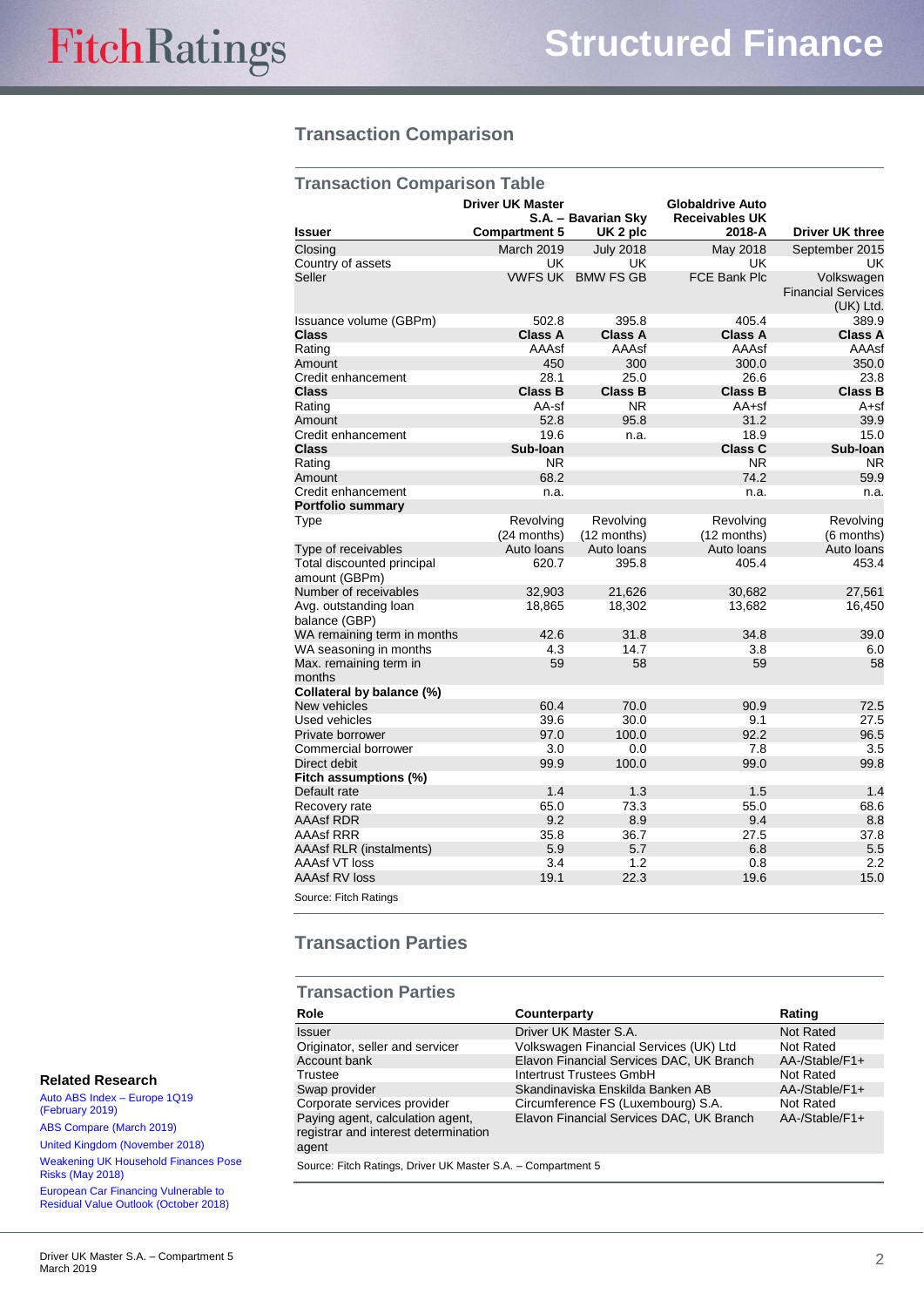## <span id="page-2-0"></span>**Transaction and Legal Structure**

#### **Structure Diagram**



Source: Fitch Ratings, Driver UK Master S.A.

#### Issuer and True Sale

The issuer, Driver UK Master S.A. (acting on behalf of its Compartment 5), is a special-purpose vehicle (SPV) incorporated under the laws of Luxembourg for the sole purpose of issuing the notes and entering into certain agreements relating to the securitisation of the vehicles and the associated loans.

On the closing date and on each monthly payment date thereafter, the issuer acquired a portfolio of UK auto loan receivables from the seller, VWFS UK. The receivables arise from vehicle financing contracts entered into by consumers and commercial obligors under the laws of England, Scotland and Wales.

The transaction will have a 24-month revolving period during which, subject to eligibility criteria, the asset pool can be replenished.

The assignment of receivables to the issuer takes place in equity only. Obligors will not be notified of the assignment and sale at closing. Notification will only take place upon the breach of a notification event, including the insolvency of the seller.

The issuer acquired the right to receive collections from the underlying finance agreements, which include, for the secured loans, instalment and enforcement proceeds from the sale of vehicles. Based on the transaction structure, including the contractual obligations of the seller and the provision for an administrator's recovery incentive fee, Fitch has assumed that the issuer will have access to net enforcement proceeds in its asset analysis.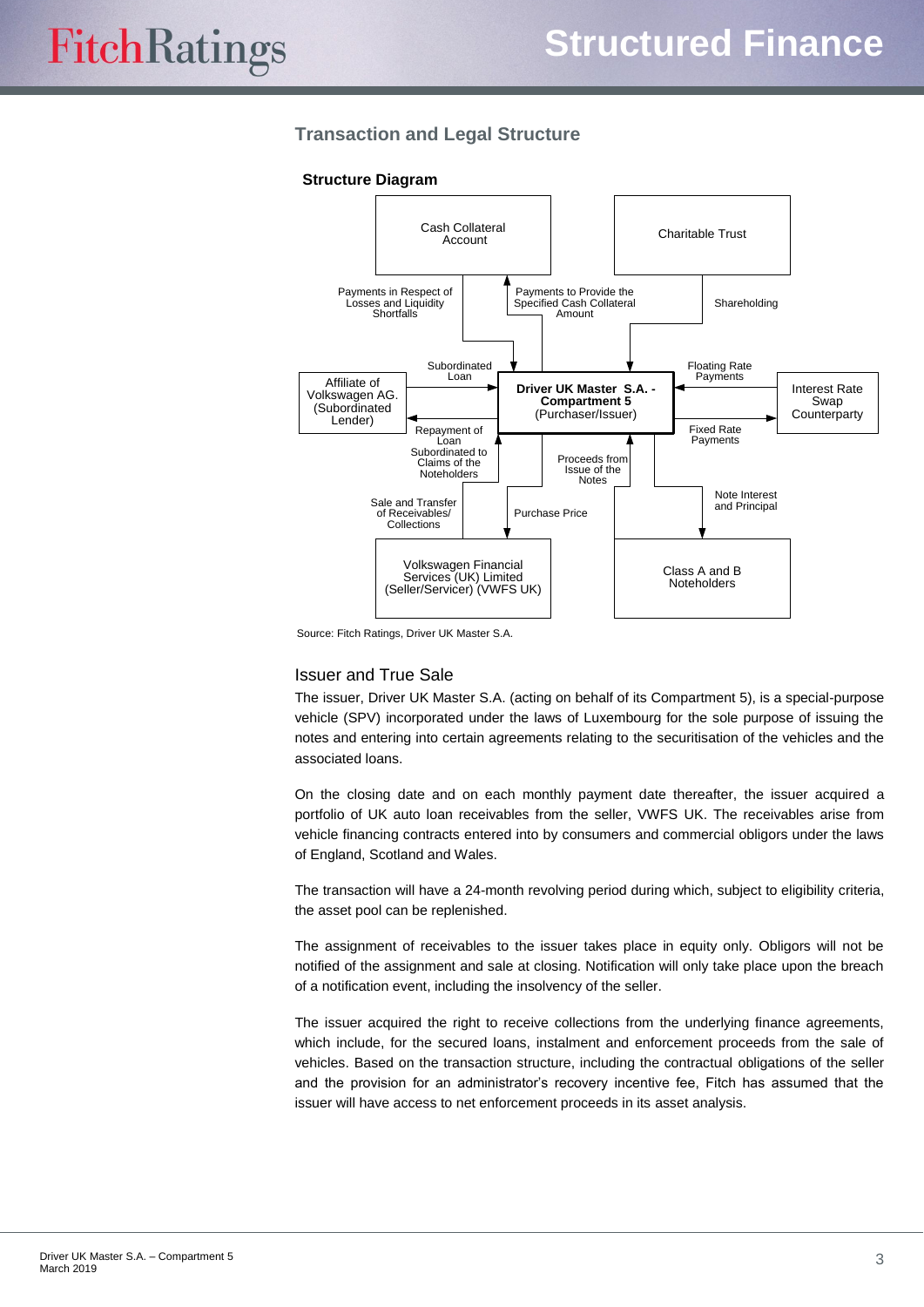#### Capital Structure and Credit Enhancement

The table below shows the initial balance sheet of the issuer. As outlined below, the balance sheet of the securitisation may change during the revolving period due to tap issuances and replenishment.

| <b>Balance Sheet at Closing</b> |                                  |                         |                                      |
|---------------------------------|----------------------------------|-------------------------|--------------------------------------|
| <b>Assets</b>                   | <b>Amount (GBPm) Liabilities</b> | <b>Amount</b><br>(GBPm) | Size in % of<br>receivables' balance |
| <b>Receivables</b>              | 620.7 Class A                    | 450                     | 72.5                                 |
| Cash reserve                    | 6.0 Class B                      | 52.8                    | 8.5                                  |
|                                 | Sub-loan                         | 68.2                    | 11.0                                 |
|                                 | PPD OC                           | 49.7                    | 8.0                                  |
|                                 | PPD cash reserve                 | 6.0                     | 1.0                                  |
| Sum                             | 626.7                            | 626.7                   | 101.0                                |
| DDD: Durchoon prion dinonunt    |                                  |                         |                                      |

PPD: Purchase price discount Source: Fitch Ratings, Driver UK Master S.A. – Compartment 5

The issuance consists of the series of class A and B notes as well as a subordinated loan. Credit enhancement is provided by OC and the amortising cash reserve. The initial size of the reserve is 1.2% of class A and class B balance (1.0% of the portfolio balance). However, amounts in excess of the monthly required amount of the reserve, may flow back firstly to the subordinated lender and secondly to the seller outside the waterfall depending on portfolio performance.

The issuer purchased the portfolio at a present value-price, calculated using a single discount rate fixed at 5.1545%.

| <b>Discount Rate Calculation (%)</b>                              |      |
|-------------------------------------------------------------------|------|
| Weighted average swap rate (including hypothetical sub-loan swap) | 2.32 |
| Servicing fee                                                     | 1.00 |
| Senior expenses                                                   | 0.03 |
| Subtotal                                                          | 3.35 |
| Interest compensation rate                                        | 1.80 |
| Sum                                                               | 5.15 |
| Course: Fitch Dotings, Driver U.K. Mootor C.A. Composition on F.  |      |

ource: Fitch Ratings, Driver UK Master S.A. – Compartment 5

The weighted average (WA) swap rate comprises the fixed swap rates for the class A and B notes, and the rate on the subordinated loan that it set at a hypothetical value by the seller. Floating-rate payments on the subordinated loan are not hedged.

If a contract that was purchased at a premium is terminated before maturity due to default, VT or prepayment, the issuer will incur an additional loss because the terminated balance, calculated using the contractual APR (WA APR is 6.3%), will be lower than the outstanding balance calculated using the discount rate. Therefore any sale proceeds following VT, prepayments or recoveries will be received based on a lower net present value.

To compensate for prepayment and VT losses, an interest compensation mechanism has been incorporated. A dedicated interest compensation ledger was funded at initially GBP2 million and is replenished by crediting to it the interest compensation rate which is part of the receivables purchase discount rate. The ledger, which is held in the issuer's account, will be capped at GBP4 million and any release amounts are paid to the seller. It is debited prior to each note payment date by the amount of losses incurred from prepaid or voluntarily terminated receivables due to the discount mechanism. Prepaid contracts are those where the obligor pays all future instalments and balloon (if applicable) and retains the vehicle.

Voluntary terminations involve returning the vehicle after having paid 50% of the total amount payable including the deposit under the finance agreement, in lieu of making the remaining payments. Additional losses resulting from lower recoveries on defaulted receivables due to discounting are not covered by the interest compensation mechanism.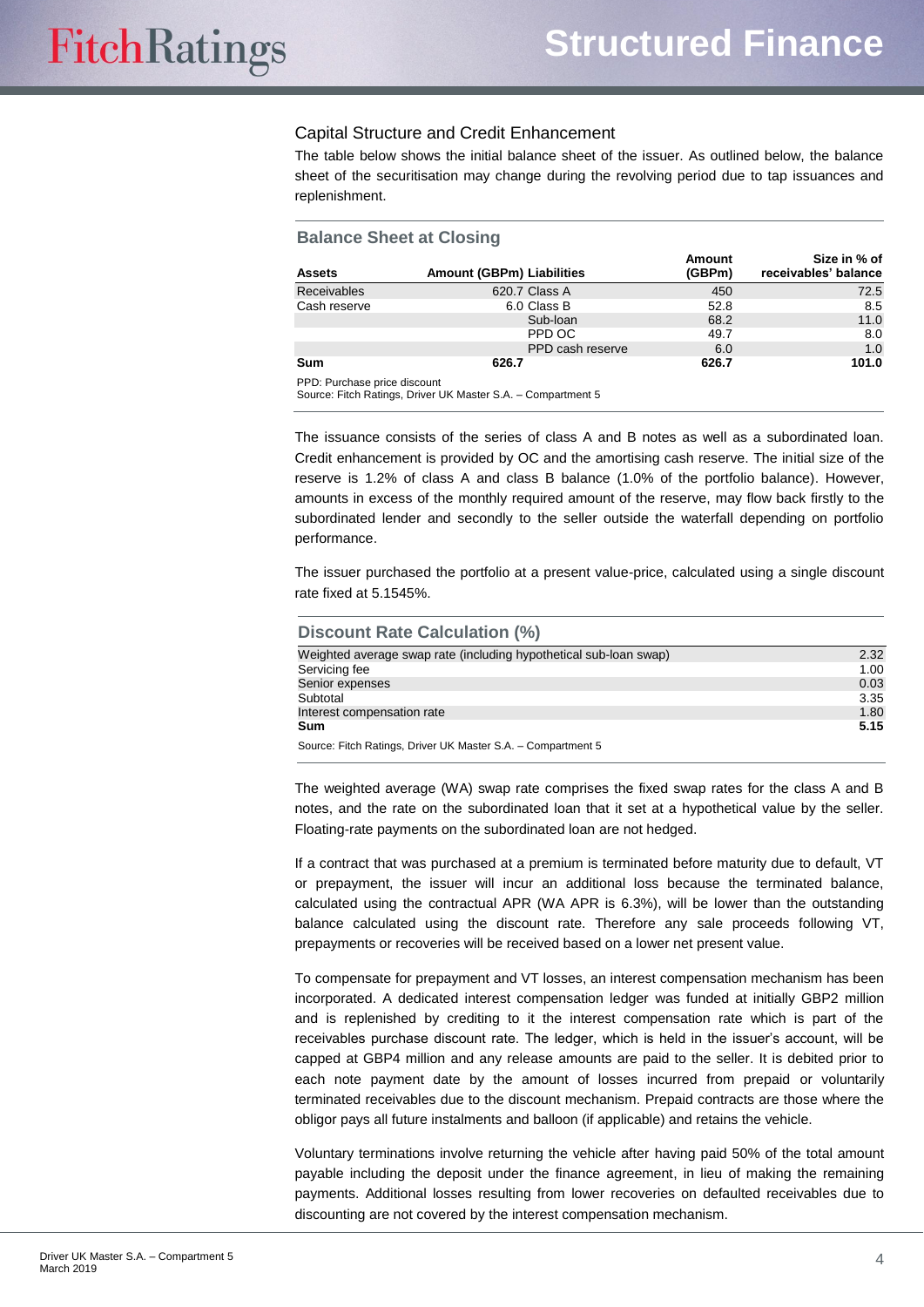As the interest compensation rate is allocated towards the compensation ledger or released out of the structure, the issuer effectively only benefits from a pool interest rate of 3.35%, applicable to all receivables (equal to the 'Subtotal' shown above).

Fitch finds the interest compensation ledger sufficient to cover for the additional VT losses caused by the difference between the discount rate and the WA APR of the pool. Prepayments are 0% in 'AAAsf' and 'AA-sf' scenarios, and therefore there are no associated discount losses. Reduction in the actual recoveries from defaults due to the interest rate difference is likely to be low and covered by the available credit enhancement.

The discount rate does not incorporate a buffer release rate, which was common in previous Driver UK Master S.A. transactions. Fitch understands this is because the transaction does not offer the option to extend the revolving period. The absence of the buffer release rate has no impact to the notes as it would not be considered as available excess spread.

#### Tap Issuance and Additional Series of Notes

The issuer may increase the amounts of the existing series of notes up to their maximum issuance amounts, as well as issue new series of notes to purchase additional loan receivables. There is no difference between the two from a credit perspective.

Class A needs to maintain a minimum OC level of 27.5% on any payment date after three months from closing during the revolving period otherwise early amortisation starts. Additionally, for each further issuance (tap-up or new series), the class A and class B increase amounts need to be at least 27.5% and 19.0%, respectively, of the increased asset balance. The cash reserve will also have to be funded with 1.2% of the newly issued notes' balance.

The table below shows the current and maximum issuance amounts for each series of notes.

| <b>Overview of Note Series</b>                                                                                                                                                                                     |                                          |                                       |  |  |
|--------------------------------------------------------------------------------------------------------------------------------------------------------------------------------------------------------------------|------------------------------------------|---------------------------------------|--|--|
| <b>Series</b>                                                                                                                                                                                                      | Max. issuance amount (GBPm) <sup>a</sup> | <b>Current issuance amount (GBPm)</b> |  |  |
| Series A                                                                                                                                                                                                           | 1,000.0                                  | 450.0                                 |  |  |
| Series B                                                                                                                                                                                                           | 117.3                                    | 52.8                                  |  |  |
| <sup>a</sup> Maximum issuance amounts can be increased at any time during the revolving period. The maximum programme<br>amount is GBP1.2 billion.<br>Source: Fitch Ratings, Driver UK Master S.A. - Compartment 5 |                                          |                                       |  |  |

## Cash Collateral Account

An amortising cash reserve was funded through a purchase price discount at closing. The reserve balance is subject to change over time due to tap-ups. The target reserve amount equals on each payment date the higher of 1.2% of the outstanding notes' balance and the lower of 0.6% of the maximum discounted receivables' balance during the lifetime of the transaction or the outstanding notes' balance.

The reserve is available to cover senior expenses, net swap payments, class A and class B notes' interest. Amounts in excess of the target balance will be released on any payment date firstly towards the subordinated lender and secondly to the seller outside the waterfall as long as no credit enhancement increase condition (defined in *Performance Triggers* below) is in effect. The reserve can be used for note redemption upon the earlier of the legal final maturity or when the assets balance is zero.

#### Interest Rate Swap

At closing, the issuer entered into swap agreements to hedge against the fixed-floating interest rate mismatch. While it will receive fixed interest payments from the receivables, its obligations under the notes will be linked to one-month Libor.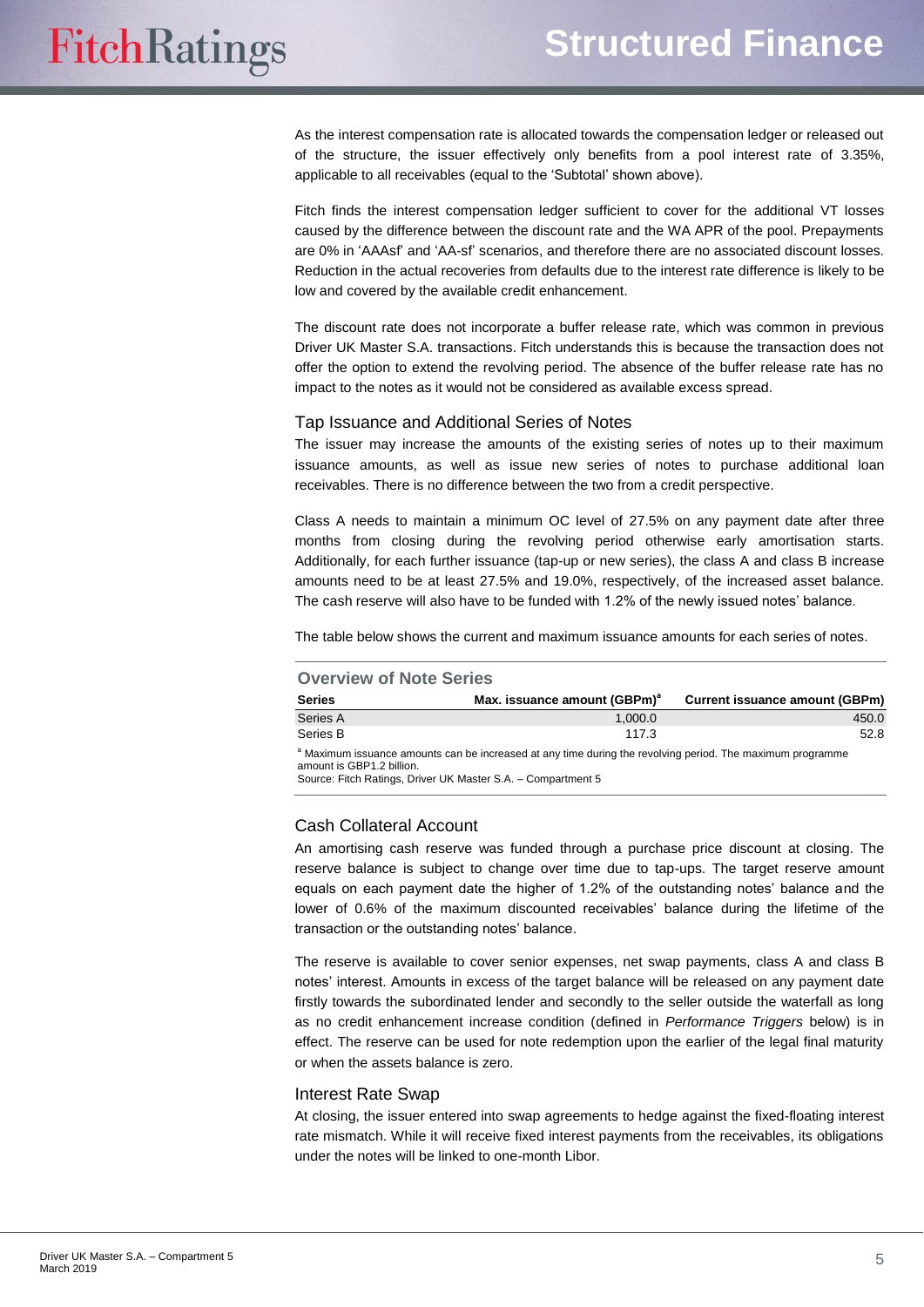The class A swap notional amount depends on whether a servicer replacement event has occurred prior to a payment date. So long as there is no servicer replacement event, the class A swap notional amount will be equal to the outstanding balance of the class A notes. Following a servicer event, a class A swap notional schedule will be determined assuming zero prepayments and defaults. This will be then reduced by any excess of class A and class B over the discounted portfolio balance, on each monthly period.

Fitch believes that the size of the class A swap notional amount following a servicer replacement event could create an under-hedging for class A in the tail end of the transaction depending on the rating scenario. The agency assessed the impact and found that it is not material to the notes' ratings.

The class B swap notional amount is equal to the outstanding balance of the class B notes.

The swap rates paid by the swap counterparty are equal to one-month Libor plus the margin on the class A and class B notes series over the respective swap notional amount. The floating amounts are not floored at zero. The fixed rates the SPV needs to pay on the swaps are 1.90% for class A notes and 2.84% for class B notes.

#### Eligibility Criteria and Concentration Limits

For the initial asset purchase, and for additional purchases during the replenishment period, the following eligibility criteria, among others, have to be fulfilled.

- The purchase of the initial or additional receivables will not cause a breach of the following concentration limits:
	- a. maximum 50% of the discounted portfolio corresponds to used vehicles;
	- b. maximum 10% of the discounted portfolio is non-VW Group brand vehicles;
- None of the obligors is an affiliate of VWFS UK;
- Obligors reside/are registered in the UK;
- Obligors have no pending bankruptcy or insolvency proceeding against them;
- Receivables are denominated in sterling;
- Receivables are non-delinquent;
- The financing contracts are governed by the laws of England and Wales or Scotland;
- The financing contracts are legal, valid, binding and enforceable;
- The status and enforceability of the receivables is not impaired due to warranty claims or any other rights of the obligor (even if the issuer knew or could have known on the cut-off date of the existence of such defences or rights);
- The status and enforceability of the receivables is not impaired by set-off rights and that no obligor maintains deposits on accounts with VWFS UK;
- At least two payments have been made under the finance contract as of the cut-off date
- Maximum original term of 72 months;
- Maximum single-obligor exposure of GBP500,000;
- Minimum and maximum remaining maturity of six and 70 months, respectively;
- The vehicle relating to a PCP vehicle must not be a Porsche.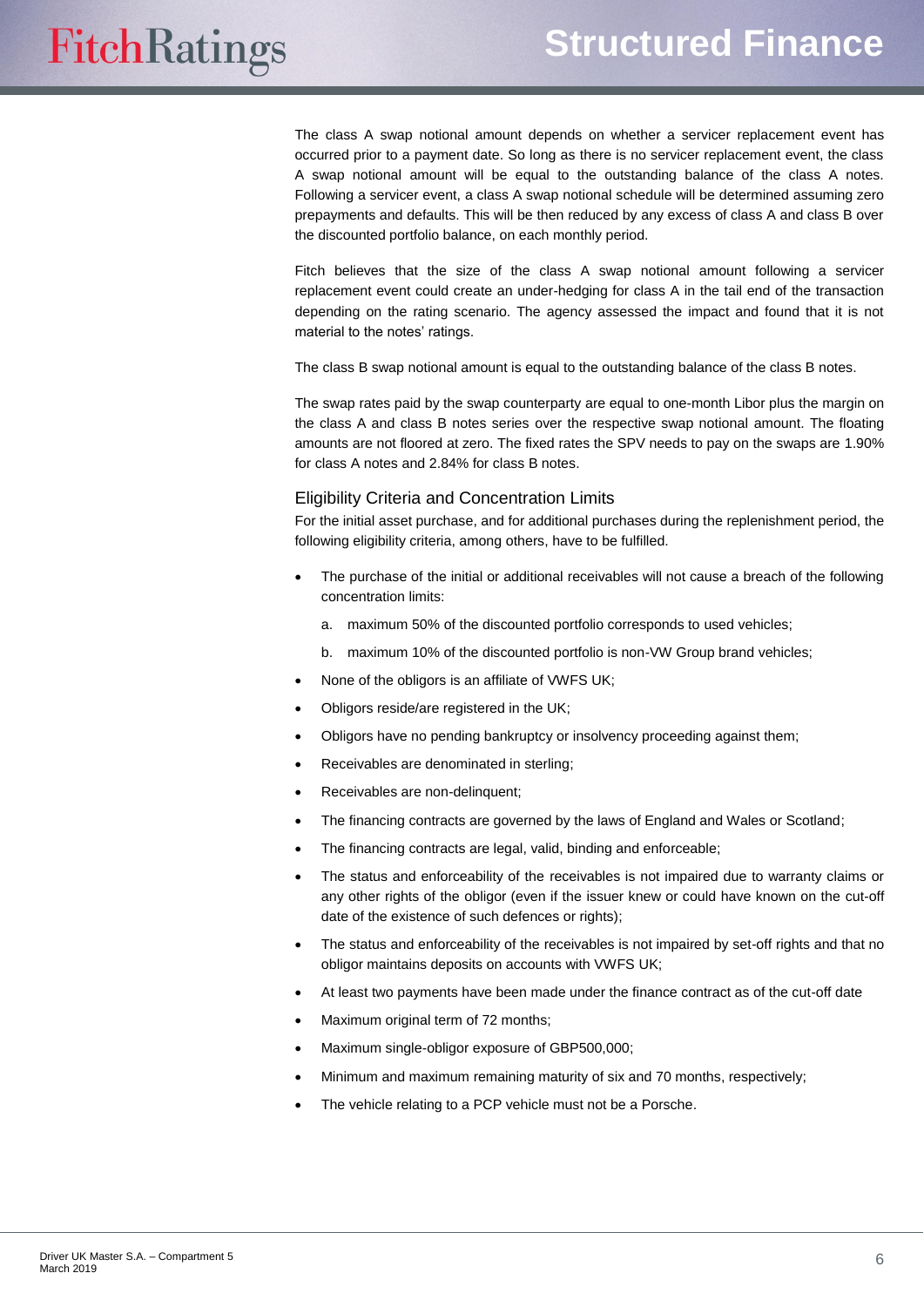#### Early Amortisation Events

The revolving period will irreversibly end upon the occurrence of any of the following.

- a. A servicer replacement event;
- b. The accumulation balance on two consecutive payment dates exceeds 15% of the outstanding balance;
- c. Class A actual OC percentage falls below 27.5% on any payment date after three periods from closing;
- d. VWFS UK ceases to be an affiliate of VW Bank or of any of its successors;
- e. Seller fails to perform repurchase related obligations;
- f. Issuer fails to replace the swap counterparty within 30 calendar days of termination or the swap counterparty does not post collateral according to provisions;
- g. Foreclosure event (issuer insolvency events);
- h. Zero balance of the interest compensation ledger;
- i. Credit enhancement increase condition is in effect.

#### **Credit Enhancement Increase Conditions**

| Trigger variable                             | <b>Condition</b>                                                                                        | Trigger level (%) |
|----------------------------------------------|---------------------------------------------------------------------------------------------------------|-------------------|
|                                              | Cumulative net loss ratio <sup>a</sup> Weighted average seasoning (WAS) of portfolio is $\leq$ 9 months | 0.8               |
|                                              | WAS of portfolio is $>9$ and $\leq$ 18 months                                                           | 1.75              |
|                                              | WAS of portfolio is $>18$ and $\leq$ 27 months                                                          | 2.65              |
|                                              | WAS of portfolio is >27 months                                                                          | 4.0               |
| Late delinguency ratio <sup>o</sup>          | On any payment date until 25 March 2021                                                                 | 0.7               |
|                                              | A servicer replacement event (including servicer insolvency) occurs                                     |                   |
| The cash reserve is not at its target amount |                                                                                                         |                   |

<sup>a</sup> Ratio of cumulative losses (from default, VT and RV) and the sum of initial and all additional receivables.

b Ratio of receivables which are overdue for more than 180 days and the outstanding balance at the beginning of the

month.

Source: Fitch Ratings, Driver UK Master S.A. – Compartment 5

Should a credit enhancement increase condition be in effect during the revolving period, the transaction will enter into early amortisation and the notes will irreversibly amortise sequentially.

The portfolio seasoning may also change as a result of tap issuances. If a trigger has been breached once, it cannot be cured by switching to a different applicable trigger level, ie due to increased seasoning.

In Fitch's view, the performance trigger levels are loose compared with the provided historical data from the originators. As a result, in the base-case and mildly stressed scenarios, we assume rather long pro rata periods.

#### Priority of Payments

Prior to an enforcement event, payments of principal and interest are made monthly in accordance with the pre-enforcement priority of payments, which is a combined waterfall. The available distribution amount and waterfall are shown below.

#### **Available Distribution Amount**

+ Accrued interest in the issuer and accumulation (replenishment) account.

+ Collections received by the servicer (including sale proceeds, recoveries and repurchases).

- Amounts drawn from the cash reserve.
- Net swap receipts.
- + Upon amortisation: accumulation account balance.
- Interest compensation due to issuer.

Interest compensation ledger release to VWFS UK.

Source: Fitch Ratings, Driver UK Master S.A. – Compartment 5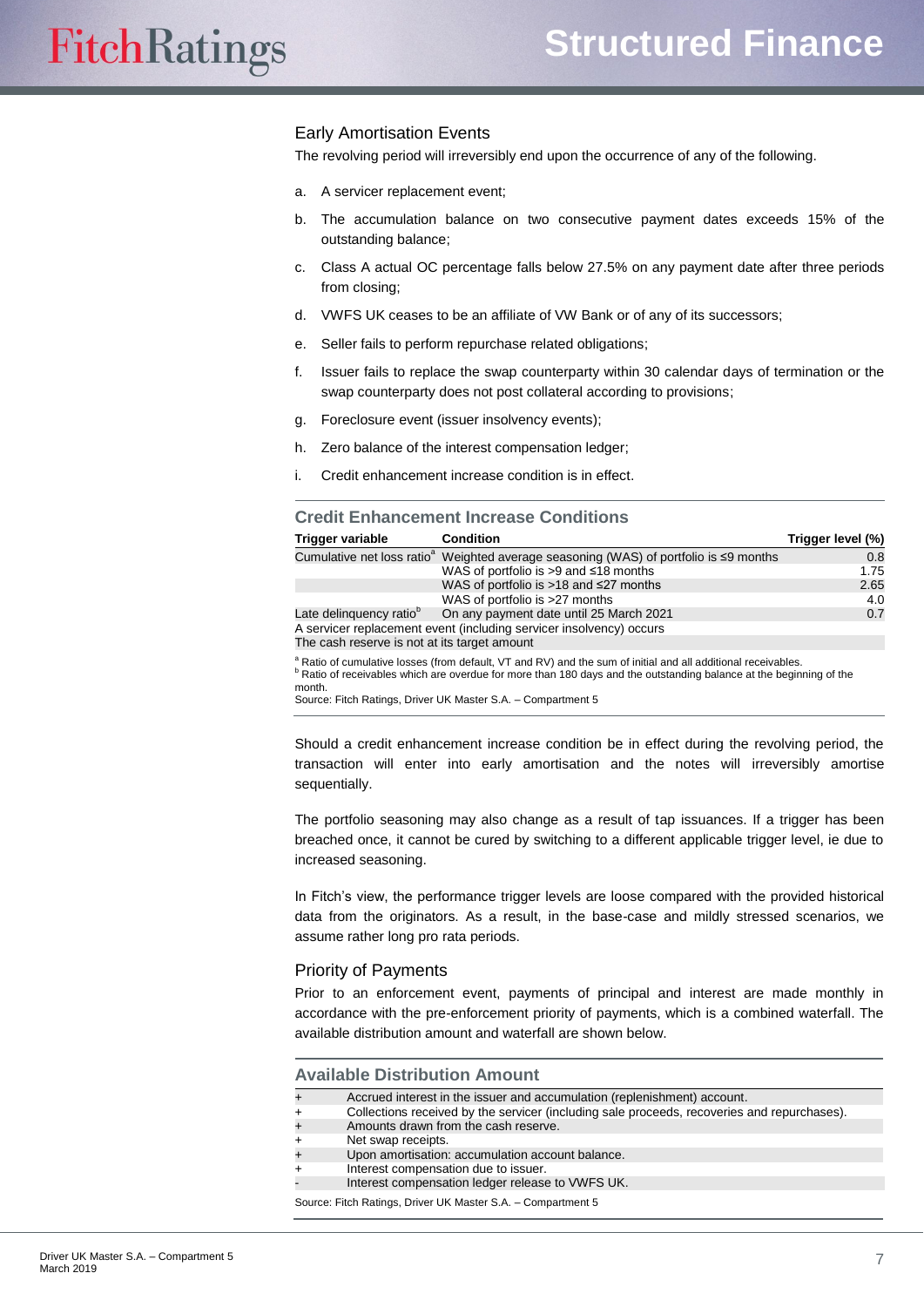#### **Transaction Waterfall**

| Senior expenses.    |
|---------------------|
| Net access was made |

Net swap payments other than in case of a default of the swap counterparty.

| 3 |  | Class A interest. |
|---|--|-------------------|
|   |  |                   |

- 4 Class B interest.<br>5 To the cash colla
	- To the cash collateral account up to its required balance.
- 6 On a pro-rata basis:
	- a. amortisation amounts to each amortising series of class A notes until it is at its target size;
	- b. amounts to be transferred to the replenishment account for additional purchases of receivables until target OC is achieved.
- 7 On a pro rata basis:
	- a. amortisation amounts to each amortising series of class B notes until it is at its target size; b. amounts to be transferred to the replenishment account for additional purchases of receivables until target OC is achieved.
	- 8 Swap payments other than those under item 2 (i.e. subordinated swap payments).
	- 9 Interest on the sub-loan.
	- 10 Redemption of the sub-loan until reduced to zero.<br>11 Remainder to the sellers as a final success fee. Remainder to the sellers as a final success fee.

Source: Fitch Ratings, Driver UK Master S.A. – Compartment 5

During the revolving period, incoming cash will be allocated to the accumulation account for the purchase of further receivables at a discount until the target OC for class A and class B is reached. The target OC levels during the revolving period are 29.5% for class A and 21.0% for class B.

During the amortisation phase, incoming funds will be applied sequentially, first to the redemption of the class A notes until the target OC is reached (33.5%) and then to the redemption of class B notes until their target OC is reached (25.0%).

In each case, all funds that are in excess of what is needed to maintain the target OC will flow through the waterfall and will either be used to redeem the subordinated loan or be released to the originator. Such pro rata amortisation of funds will switch back to a sequential order of priority, as soon as:

- a credit enhancement increase condition is in effect (see above);
- the discounted asset balance has reached 10% of the maximum discounted asset balance during the life of the transaction.

## Clean-Up Call

VWFS UK has the option to repurchase all receivables to redeem the notes at the earlier of the payment date on which the aggregate outstanding portfolio balance is less than 10% of the discounted asset balance at the initial cut-off date prior to closing or at the cut-off date immediately preceding a tap issuance. Fitch has not considered this clean-up call option in its cash flow modelling, instead modelling the transaction for timely payment of interest and ultimate payment of principal by the notes' legal final maturity date.

## **Disclaimer**

For the avoidance of doubt, Fitch relies, in its credit analysis, on legal and/or tax opinions provided by transaction counsel. As Fitch has always made clear, Fitch does not provide legal and/or tax advice or confirm that the legal and/or tax opinions or any other transaction documents or any transaction structures are sufficient for any purpose. The disclaimer at the foot of this report makes it clear that this report does not constitute legal, tax and/or structuring advice from Fitch, and should not be used or interpreted as legal, tax and/or structuring advice from Fitch. Should readers of this report need legal, tax and/or structuring advice, they are urged to contact relevant advisers in the relevant jurisdictions.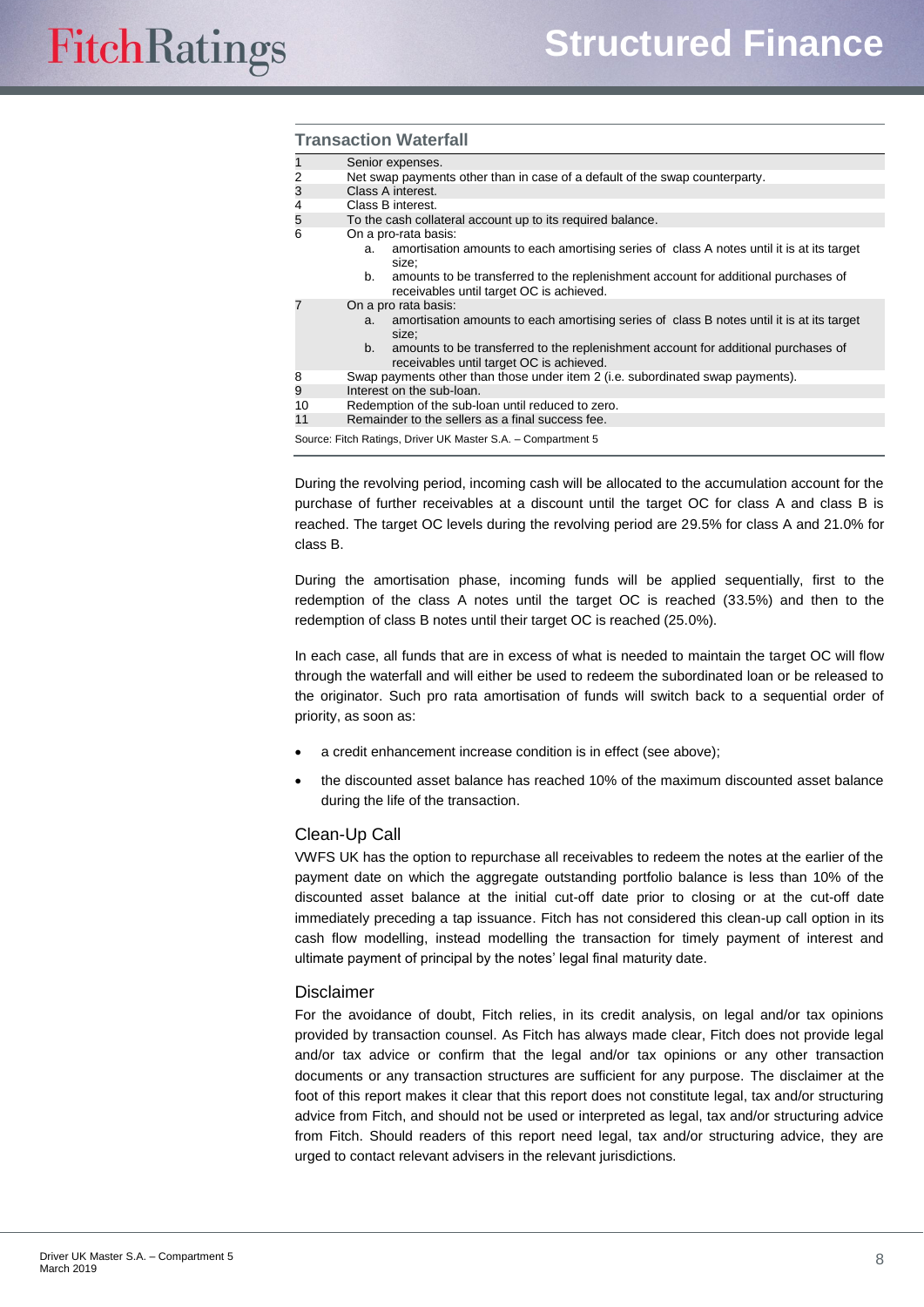#### Impact of Banking Act 2009 and Related Secondary Legislation

The Banking Act 2009 and related secondary legislation (the Act) confers wide-ranging powers on the UK financial authorities to deal with the failure (or likely failure) of certain UK incorporated entities, including authorised deposit-taking institutions and investment firms. The greatest element of uncertainty arises from the provisions in the Act that empower the authorities to potentially override the ongoing contractual obligations of a financial institution (or a related group company) in a structured finance transaction. This could have potential implications for the enforceability of contractual or servicing arrangements within structured finance transactions.

Fitch does not expect the Act to affect ratings for structured finance transactions. This is based on several factors, including the government commitment to reviving the mortgage-backed security markets, which are considered important in reviving the capacity of lenders to provide funding in the economy.

Nevertheless, Fitch will continue to monitor developments with respect to the Act to determine whether there could be any rating impact to the transaction.

#### <span id="page-8-0"></span>**Asset Analysis**

#### Originator Overview

VWFS UK is a wholly owned subsidiary of VW Bank in Braunschweig, Germany.

VWFS UK offers finance products in the UK supporting the automotive brands within VW, including Volkswagen, Volkswagen commercial vehicles, Audi, Bentley, SEAT and Skoda.

VWFS UK was established in 1994. It is the second-largest (in terms of retail financing) finance subsidiary within the VW Group after the German parent company operation. The UK administrative and operational headquarters are in Milton Keynes, where more than 900 people are employed.

## Loan Products

VWFS UK offers predominantly two standard retail financing products to its UK customers, both of which take the legal form of a HP agreement:

- **PCP agreements:** Under a PCP contract, obligors pay equal monthly instalments. At the end of the term, they have the option to purchase the vehicle by making the balloon payment or returning the vehicle to VWFS UK. PCP contracts are typically originated with terms between 18 to 48 months.
- **HP agreements:** Under an HP contract, obligors pay equal monthly instalments throughout the term of the loan, after which the title is transferred to the obligor after settlement of the title transfer fee. Typical HP contract tenors range from 12 to 60 months.

VWFS UK's lending portfolio has grown significantly over the past five years, with recent growth driven by an increased focus on PCP products, which offer customers lower monthly payments than HP. VWFS UK markets its PCP product by making it affordable to customers and encouraging them to purchase a new vehicle when the contract matures. Most originations are through PCP vehicles. The origination share of new PCP vehicles appears to have plateaued and has floated at about 70% of originations over the past few years. The share of PCP used vehicles is still growing, whereas the overall share of HP contracts declined to less than 10%.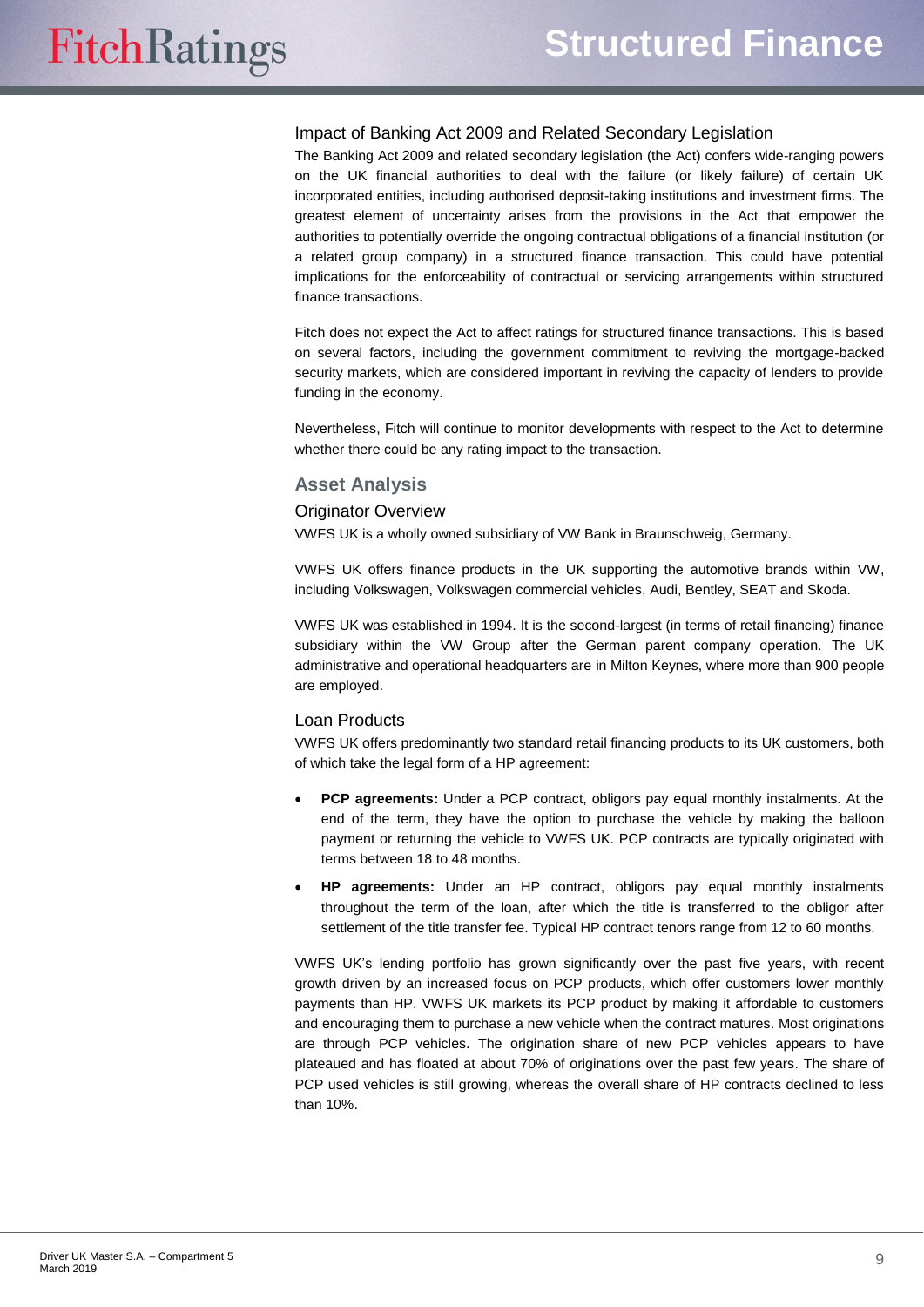#### **Underwriting**

Contract applications are made through VW's dealer network. The applications are input by the dealer in VWFS UK's in-house-developed credit application system. The system then accesses data from Experian and Callcredit, two UK credit reference agencies, to verify customer data and obtain additional credit information on the applicant.

The scoring system used by the originator classifies applications into five risk bands (low to high). The lowest-risk bands are generally automatically accepted as part of the scoring process; the higher-risk bandings are judged by an underwriter and have lower acceptance rates. The highest bands will have zero acceptances.

Prior to contract activation of accepted applications, additional fraud and anti-money laundering checks are performed. Both automated and manual approvals are monitored by VWFS UK's risk management against internal targets.

#### Residual Value Setting

For setting the RVs of the VW brands, VWFS UK relies mainly on its own monthly disposal data and on an anonymous comparison of RVs across the industry provided by an external provider. Remarketing performance data are used both from VWFS UK and VW Group to set the starting point value for each key model. The expected life cycle depreciation is incorporated based on historical experience. At the same time, depreciation is adjusted depending on the specifics of each model, including all the possible variations of the model and its accessories.

The contractual RV is set and reviewed in a committee consisting of senior staff from a across the business on a monthly basis for VW Group brands. The contractual balloon amount at maturity is set with a buffer below the projected market RV to avoid remarketing losses. Only a small percentage of vehicles from monthly maturing PCP contracts has been returned historically.

VWFS UK regularly monitors the vehicles' remarketing performance. It also tracks the return rates of vehicles on PCP agreements and the forecast equity of vehicles based on external valuation forecasts. Finally, the average value of used cars is tracked against the retail price index to indicate how the market is behaving in comparison to the wider economy.

#### Servicing and Collections

Obligors pay via direct debit. VWFS UK's collection process is managed in-house for the early arrears stages. Based on the contracts' risk profiles and balance, arrears cases are assigned to different work queues. If a payment is not received by VWFS UK it is usual to automatically represent the direct application request. If payment fails for a second time, VWFS UK will contact the obligors by telephone or, if the obligors cannot be contacted by telephone, by letter.

Contracts are typically terminated by VWFS UK after 90 days of delinquency and written off 180 days after termination. The repossession process is outsourced to external agents who will either arrange for the delivery of the vehicle or alternatively collect payment of the outstanding balance. If a customer has paid more than a third of the total amount payable prior to termination, then VWFS UK will proceed with a return of goods action via its solicitors.

VWFS UK's remarketing strategy uses a "blended" sales approach that aims to maximise used vehicle sales values and volumes, control stock and protect residual values. Vehicles are mainly sold through British Car Auction centres. Additional sales channels place vehicles with the brand network or through joint brand auction initiatives. Auction performance, stock and conversion rates are regularly monitored by brand and contract and benchmarked.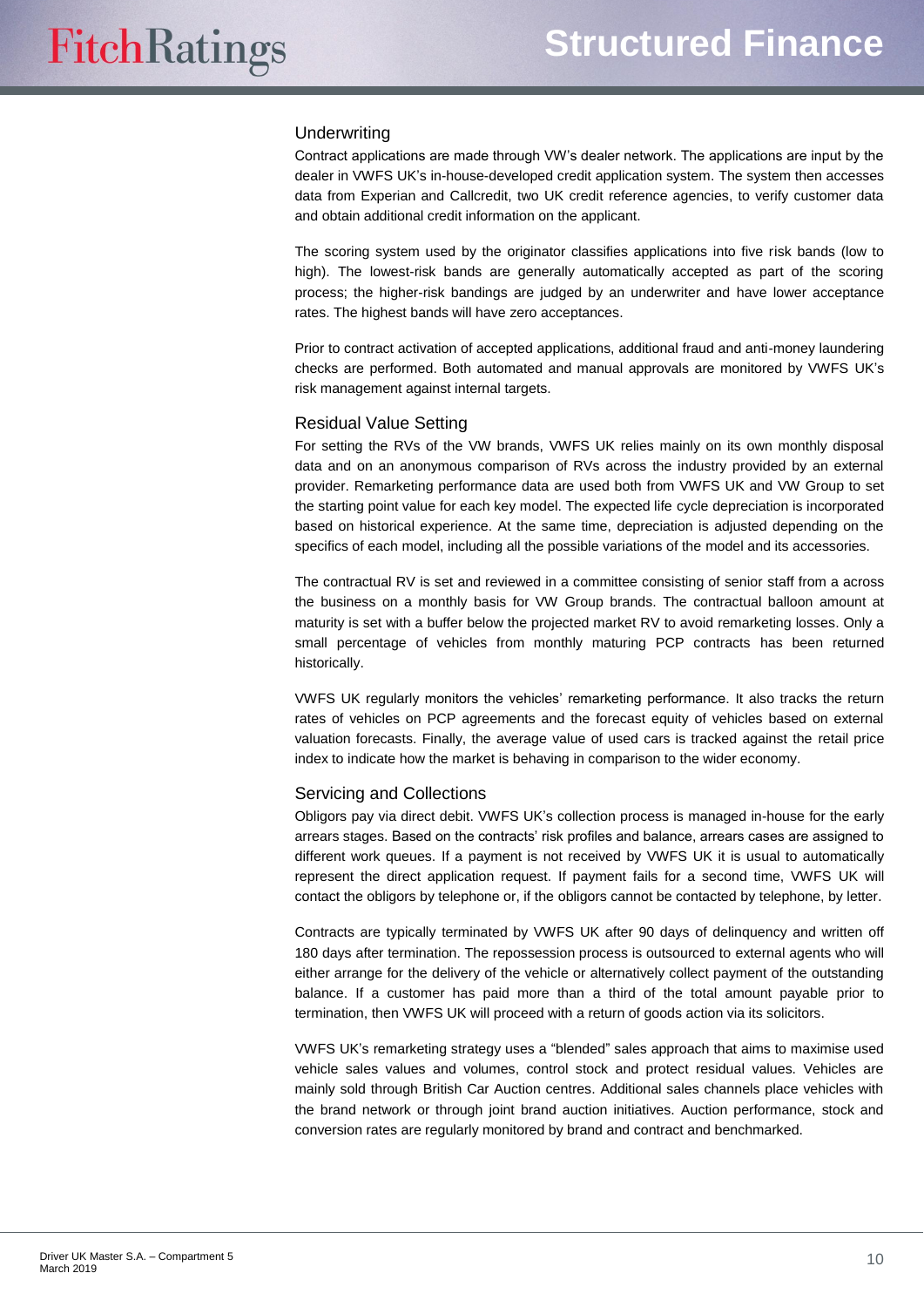## Portfolio Summary

The loan receivables have all been originated by VWFS UK to private and commercial borrowers. The portfolio composition used by Fitch in its analysis is based on a pool with cut-off date February 2019. The portfolio is well distributed across the UK and shows no significant single borrower concentration, with the largest borrower and top 10 obligors corresponding to 0.05% and 0.38% of the pool, respectively. The key pool characteristics are included in the table below.

## **Key Characteristics of the Final Portfolio**

|                                             | Replenishment criteria | <b>Pool</b> |
|---------------------------------------------|------------------------|-------------|
| Number of loans                             |                        | 32,903      |
| Total discounted loan balance (GBP)         |                        | 620,698,770 |
| Average outstanding discounted loan balance |                        | 18,865      |
| WA original term (months)                   |                        | 46.9        |
| WA remaining term (months)                  |                        | 42.6        |
| WA seasoning                                |                        | 4.3         |
| New $(\% )$                                 |                        | 60.4        |
| Used $(\%)$                                 | ≤50                    | 39.6        |
| WA effective interest rate (%)              |                        | 6.26        |
| Residual value (%)                          |                        | 46.7        |
| Top 10 borrowers (%)                        |                        | 0.38        |
| Direct debit (%)                            |                        | 99.9        |
| Source: Fitch Ratings, VWFS UK              |                        |             |

## Portfolio Credit Analysis

The issuer is exposed to the credit risk of the underlying loan portfolio, to the market value risk of the underlying vehicles and to VT of the agreements. Fitch has analysed the three types of exposure separately, applying the agency's *Consumer ABS Rating Criteria* and *Consumer ABS Rating Criteria – Residual Value Addendum*, available at [www.fitchratings.com.](http://www.fitchratings.com/)

Fitch derived base-case default, recovery, prepayment, RV and VT assumptions based on historical performance and portfolio data provided by the originator, and incorporating different stresses for the relevant rating levels.

## Asset Outlook

Fitch has a stable/negative asset performance outlook on UK auto and unsecured consumer ABS. Moreover, the potential for rate rises could have an adverse impact on asset performance in the context of increasing household indebtedness in the UK. Real GDP growth was 1.4% in 2018 and forecast at 1.6% in 2019 and 1.8% in 2020. The forecasts assume that a "no-deal" Brexit will be avoided. The macroeconomic outlook is highly sensitive to Brexit developments. The impact of a "no-deal" Brexit on growth is highly uncertain, but a recession on the scale of that seen in the UK in the early 1990s would be a reasonable comparison for gauging the potential macroeconomic stress.

## Default Risk

Fitch reviewed separate default data per origination vintage split by various sub-pools provided by VWFS UK. Fitch analysed the data and observed that new vehicles were performing better than used vehicles. In addition, the low share of HP in the final pool and the projected pool at the end of the revolving period meant that a differentiation by contract type would not be meaningful. Based on the above, Fitch decided to assign a separate default base case to new and used vehicles.

Historical default rates by sub-pool in VWFS UK's loan portfolio are shown in the following charts. We received vintages since 2002. The charts include those since 2006.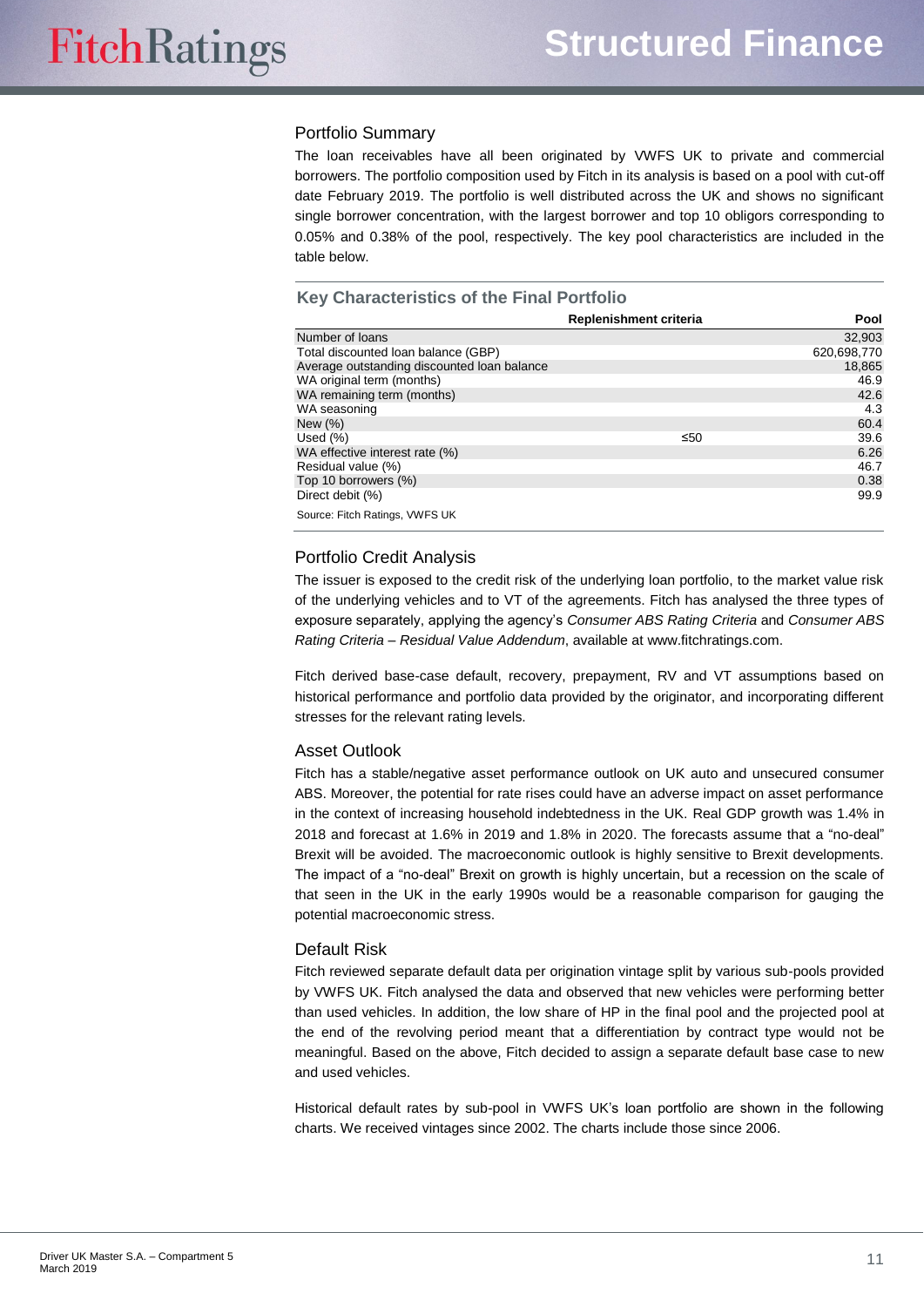#### **Cumulative Defaults - New Vehicles**



Source: Fitch Ratings, VWFS UK

#### **Cumulative Defaults - Used Vehicles**



Source: Fitch Ratings, VWFS UK (Months since origination)

The cumulative default charts above are based on hostile terminations according to the credit and collection policies of the originator. In most cases, this occurs when the loan is 90 days' past due, although there may be some loans in later delinquency buckets which are not yet terminated. This is mostly due to certain write-off policies relating to vulnerable customers. In any event, the percentage of these contracts is low.

Fitch has assumed a base-case default rate of 1.1% and 1.7% for new and used vehicles, respectively. This assumption is based on the observed historical performance, taking into account the asset performance outlook in the UK, as described in Asset Outlook above. The 2006-2008 default vintages perform worse than the rest, as they were fully exposed to the economic crisis in 2009, but Fitch does not believe that these represent the base-case scenario for the lifetime of the transaction.

Fitch has assumed a migration of the pool considering the observed origination trends between PCP and HP split in new and used. Specifically, we assumed a shift towards used vehicles, which total 45% of stressed portfolio. This resulted in a WA overall portfolio base case default expectation of 1.4%.

Fitch stressed the expected base case with a 'AAAsf' default multiple of 6.75x, which is higher than the typical range outlined in *Consumer ABS Rating Criteria*. The 'AA-sf' multiple was set at 4.95x. The multiple takes into account, among other factors, the length of the revolving period, the low absolute level of expected defaults, the sustained growth in origination figures and the adequate extent and quality of available data. The low level of defaults was the driving consideration.

We supplemented our analysis of VWFS UK's historical performance data with peer comparisons against UK originators.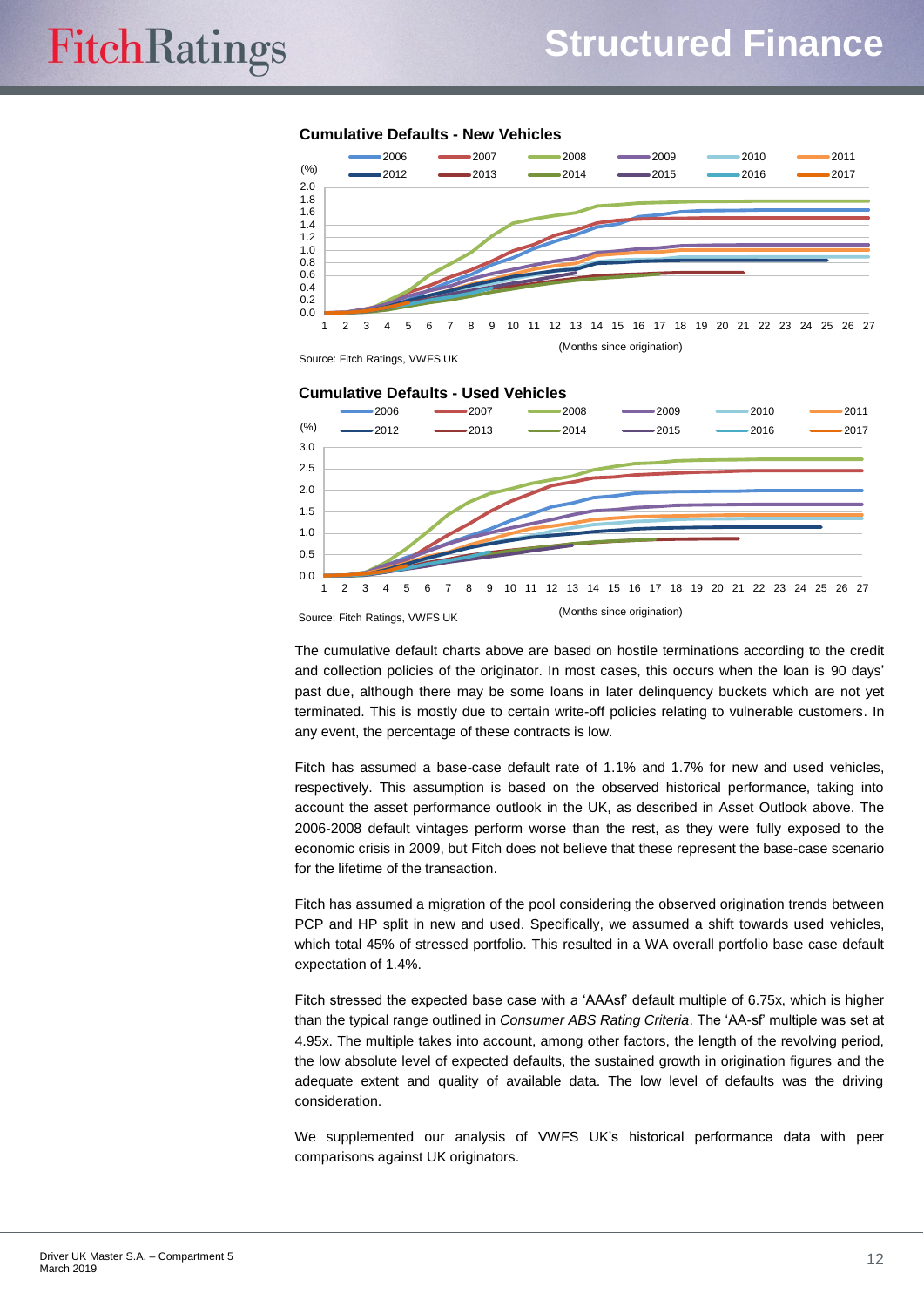#### Recovery Rates

Recovery data from hostile terminations was provided on a cumulative basis since 2002. The chart below shows recoveries since 2006. Fitch has derived a base case of 65% for both new and used vehicles. The majority of recoveries are proceeds from vehicle sales; in addition, a part of the recoveries consists of cash payments by the borrowers. Fitch considered both secured and unsecured recoveries when setting its recovery assumptions and recovery timings.

#### **Recoveries - Total Pool**



Source: Fitch Ratings, VWFS UK

We applied recovery haircuts at the median to lower end of our base-case expectations, ie a 45% haircut in 'AAAsf' and 33% at 'AA-sf'. The haircut reflects the secured nature for the majority of recoveries, our perception of a clearly defined recovery process applied by the originator and the adequate quantity and quality of data.

Fitch's base-case assumptions for the sub-portfolios, the applied stressed pool composition, and rating-specific stress assumptions are summarised in the tables below. Results below are rounded to the first decimal point.

#### **Base-Case Expectations (%) Stressed pool weight Default rate Recovery rate Loss rate** New vehicles 55.0 1.1 65.0 0.4 Used vehicles 65.0 1.7 65.0 0.6 **Stressed pool 100.0 1.4 65.0 0.5** Source: Fitch Ratings

#### **Stressed Assumptions**

| (%)                     | Rating default rate | Rating recovery rate | <b>Rating loss rate</b> |
|-------------------------|---------------------|----------------------|-------------------------|
| AAAsf                   | 9.2                 | 35.8                 | 5.9                     |
| AA-sf                   | 6.8                 | 43.6                 | 3.8                     |
| Base-case stressed pool | 1.4                 | 65.0                 | 0.5                     |
| Source: Fitch Ratings   |                     |                      |                         |

## Prepayment Risk

Fitch received historical dynamic data on prepayments since June 2008. The agency applied a 20% annual prepayments base case. For the rating-specific assumption, Fitch applied linear interpolation between 20% at 'Bsf' and 0% at 'AA-sf' in line with the RV Addendum criteria for loans exposed to VT risk (see Financial Structure and Cash Flow Modelling). This is because in a stress scenario, Fitch assumes borrowers are likely to use a VT instead of a prepayment in order to exit the contractual obligations. Rating scenarios above 'AA-sf' are assumed to have 0% annual prepayments.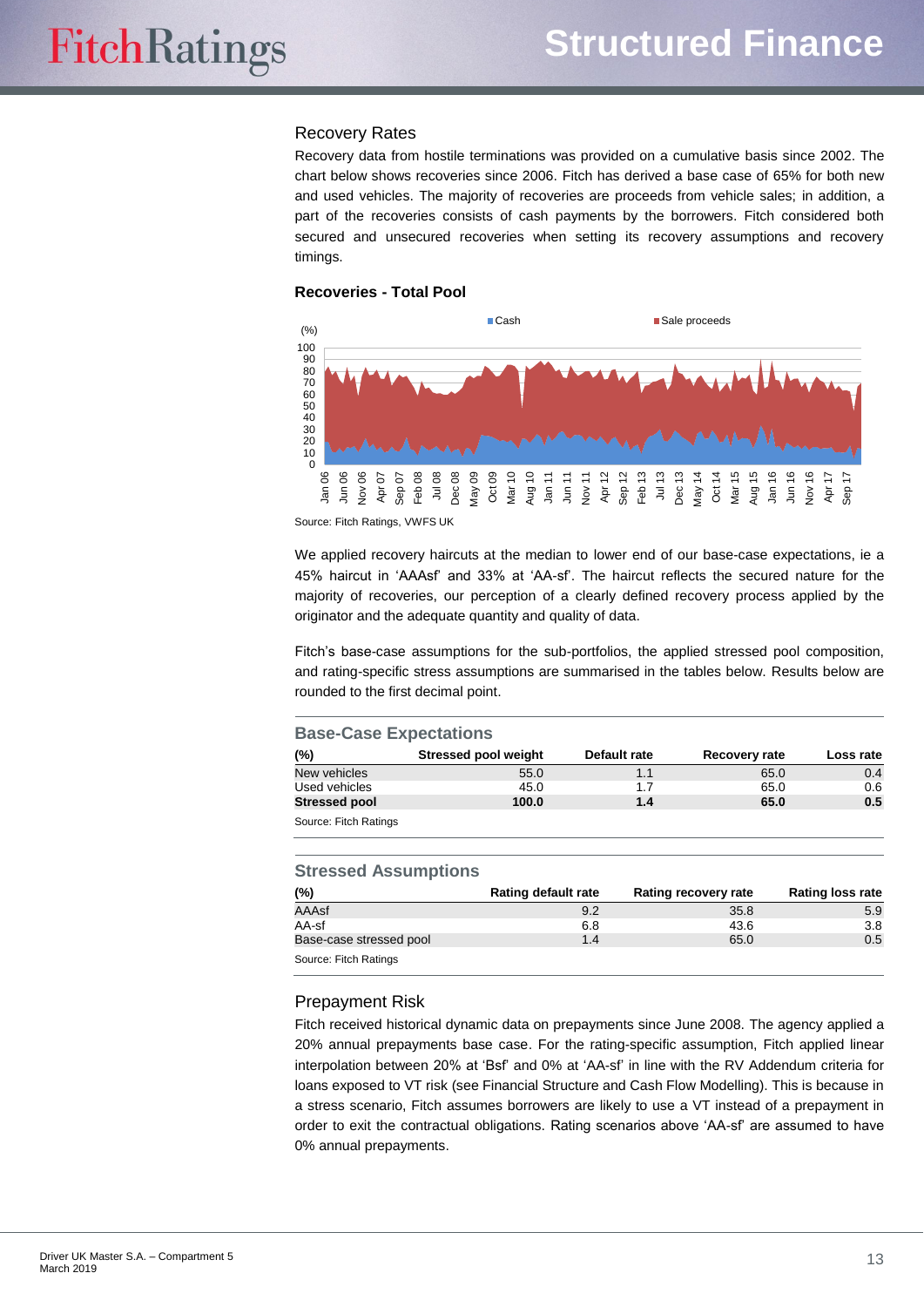#### **Dynamic Prepayment Rate** Annual prepayments



Source: Fitch Ratings, VWFS UK

#### Residual Value Risk

RV losses may arise if used-car prices decline and there is a difference between the contractual RV and the actual sales proceeds of the vehicle received by the issuer. The risk is only applicable to the PCP share of the pool.

#### Base-Case Sale Proceeds

The quantification of RV risk was based on 98% base-case sales proceeds, as supported by historical remarketing data since 2004 provided by the originator. Data showed that sale proceeds are not consistently above the contractual balloon amount at maturity, in recent years. However, the share of returned cars at their respective maturities is small. Additionally, Fitch was presented with the RV-setting policies of VWFS UK, which were considered robust and based on extensive experience of the market. All these observations were taken into account when assigning the base case.

#### Selling Costs and Administrator Fees

Fitch assumed average selling costs of GBP250 per vehicle to account for a reduction in the sales price achieved.

We also applied an additional insolvency administrator incentive recovery fee of 2.5% of the stressed vehicle value, in line with Fitch's *Consumer ABS Rating Criteria – Residual Value Addendum.*

#### Base-Case Sale Proceeds Haircut

Fitch applied a RV market value stress of 35.0% in a 'AAAsf' rating scenario and 28.3% at 'AAsf'. This is driven by our view that the captive nature of the portfolio and the relative concentration of maturities are offset by the size and liquidity of the UK market, the market share of VWFS UK and the strong model and car-segment diversification in the pool.

#### RV Turn-In Rates

Fitch applied RV turn-in rates in line with *Consumer ABS Rating Criteria – Residual Value Addendum*. The RV 'AAAsf' and 'AA-sf' turn-in rates were set at 100% and 86.7%, respectively.

#### Time to Sale

The time to sell the vehicle is set according to Fitch criteria, ie three months at 'AAAsf' and 'AAsf'. This assumption is intended to test the ability of the transaction to withstand a liquidity stress in a situation when a timely disposal of vehicles may be impeded.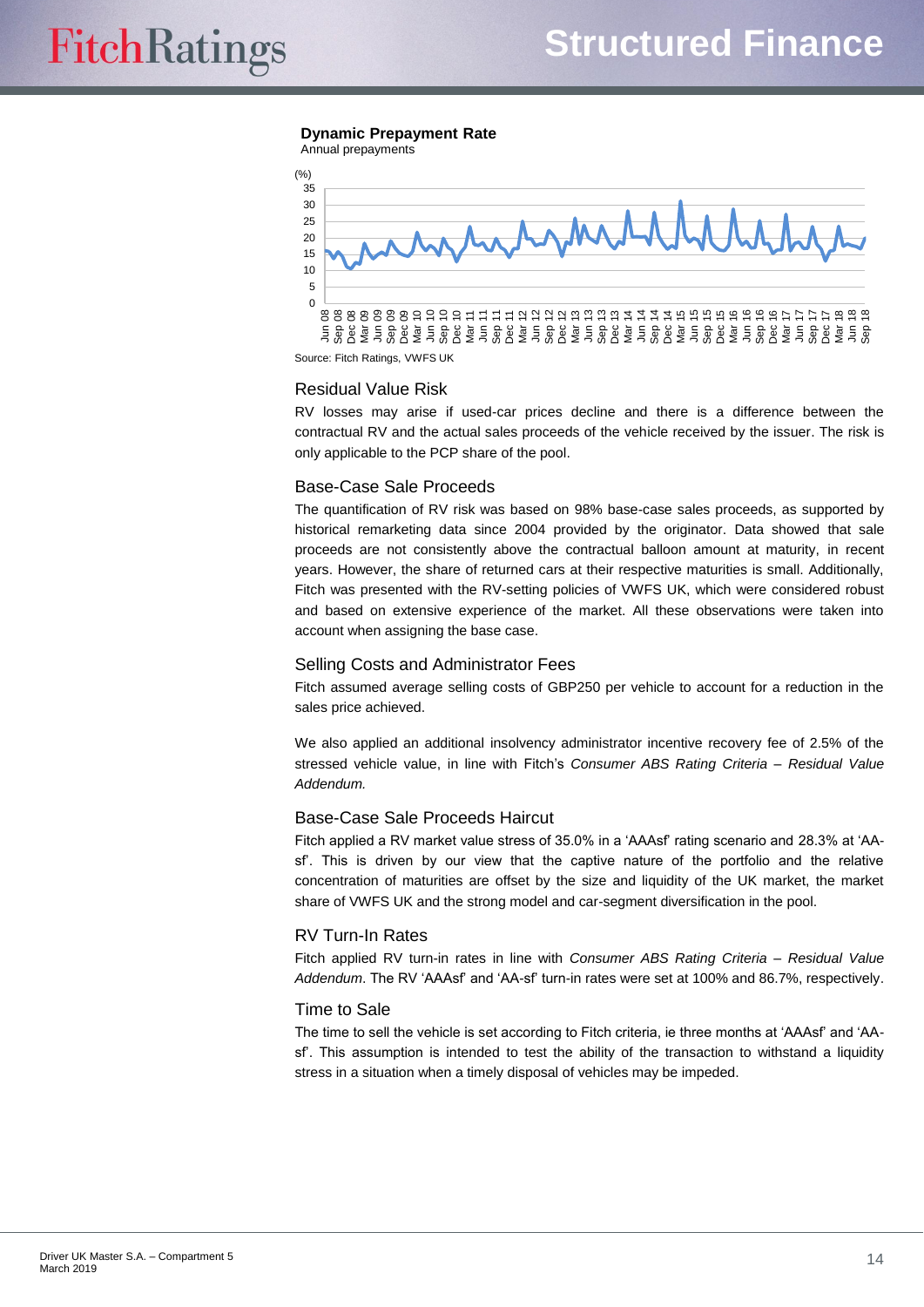#### RV Share

Fitch assumed that during the two-year revolving period, the RV share will increase to about 58.9% of the total pool from about 46.7%. The transaction includes no limit on how the RV component develops during the revolving period. Our assumption is based on the initial RV share, the revolving period length and replenished assets with characteristics similar to those in the initial pool. The approach also takes into consideration that, by the end of the revolving period, the pool will consist of 95% PCP loans by balance.

#### Voluntary Termination Risk

Under the UK Consumer Credit Act, obligors with certain auto loan agreements have a statutory right to return vehicles to the originator after paying 50% of the total amount payable including the deposit under the finance agreement, in lieu of making the remaining payments. Fitch assumes that customers will exercise their VT right if they are in negative equity. Fitch's approach to VT risk is described in Appendix 2 of its *Consumer ABS Rating Criteria – Residual Value Addendum.*

We received loan-by-loan data for the final portfolio, which were used in Fitch's UK voluntary termination model to analyse the VT exposure and loss. The portfolio had a cut-off date of February 2019. For each contract, the model projected the outstanding loan value at the halfpoint, after accounting for any downpayments, and compared it with the depreciated car value at the same date. The VT exposure is adjusted to only be relevant to non-defaulted and nonprepaid borrowers, depending on the rating scenario.

#### VT Turn-In Rates

VWFS UK provided Fitch with VT data since 2002 and demonstrated termination volumes comparable to other UK transactions. Fitch observes increasing VT trends across originators in recent years. We applied VT turn-in rates according to criteria. The VT 'AAAsf' and 'AA-sf' turnin rates were set at 50% and 40%, respectively.

## Depreciation Rate

Fitch applied a monthly depreciation of 1.9% to forecast car values. This depreciation rate is based on the typical vehicle depreciation curves in the UK market and accounts for the relative share of new and used vehicles in the stressed pool.

## VT Market Value Haircut

Fitch assumed an add-on of 5% on top of the market value haircut applied for RV across all rating scenarios to account for the potential clustering of VT in an economic downturn. Using a higher market value haircut applied for VT relative to RV is in line with Fitch's criteria. This resulted in a VT market value haircut of 40% at 'AAAsf and 33.3% at 'AA-sf'.

#### Administrator Fees

Fitch also applied the insolvency administrator incentive recovery fee criteria assumption of 2.5%, similarly to the assumption for RV risk.

#### Time to Sale

The time to sell the vehicle is set according to Fitch criteria, ie three months at 'AAAsf' and 'AA-sf'.

#### Integration of RV and VT Risk

The pool consists of PCP and HP obligors, both of which have the rights to voluntarily terminate. However, only the PCP loans are exposed to RV losses as they have the option to return the car at maturity instead of paying the contractual balloon amount. The agency assumes that PCP obligors are aware of the option to return the vehicle at maturity and are therefore more likely to do so than to exercise their VT rights. However, even when aware of the VT option, borrowers do not always choose to voluntarily terminate their contracts. In line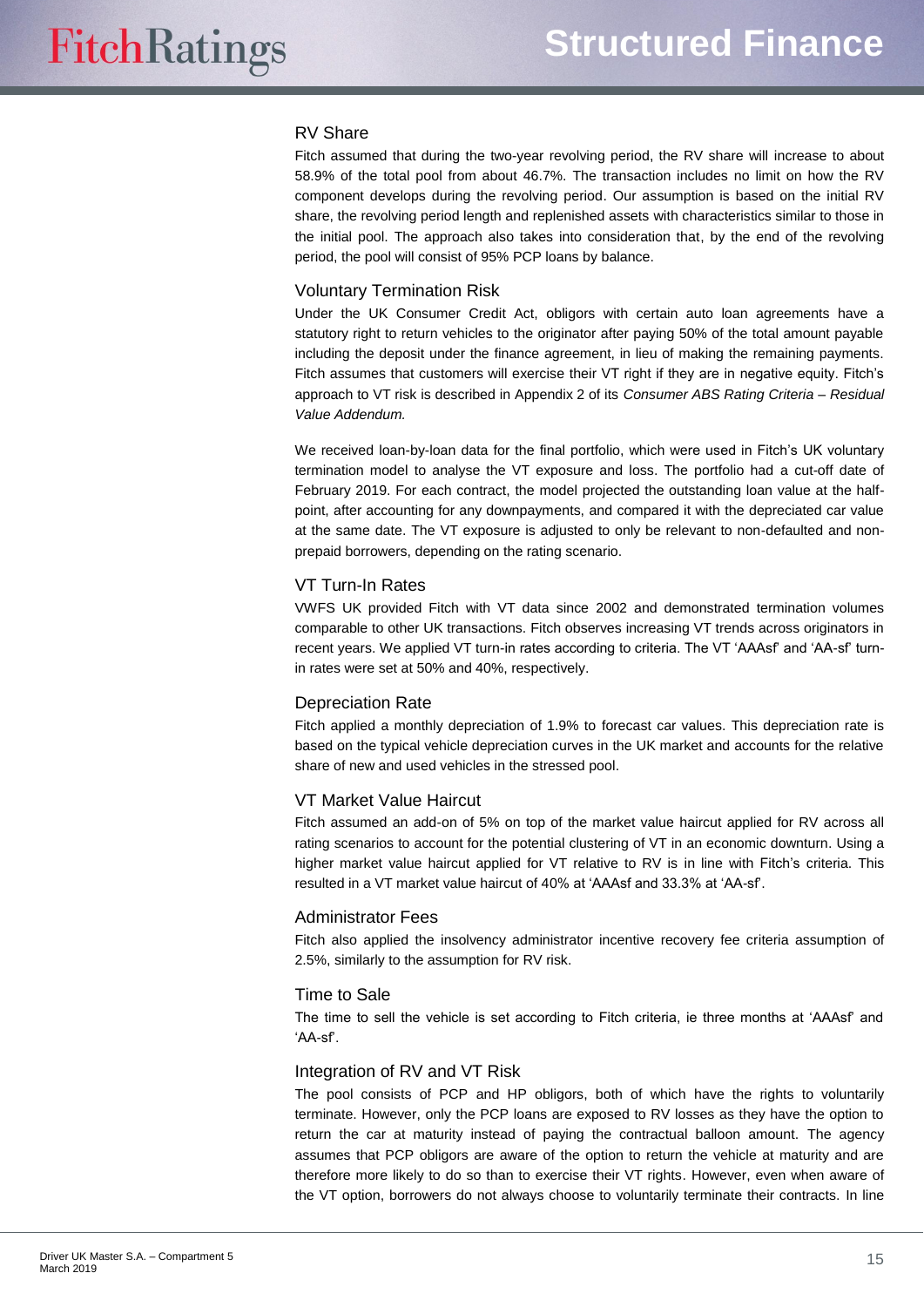with its criteria, Fitch assumes in its loan-by-loan calculations that, for PCP contracts where the loan maturity is within 12 months of the obligor's VT point, obligors would choose to hand the car back at maturity instead of exercising their VT right. This would expose the loan to an RV loss instead of a VT loss.

Fitch applied a VT turn-in rate of 50% in 'AAAsf' for contracts that have a period longer than 12 months between the time they repay 50% of the loan and loan maturity, exposing the loan to VT risk. For all other PCP contracts, Fitch assumed that borrowers would not VT, but rather consider handing back the vehicle at loan maturity; the agency assumed that in the 'AAAsf' scenario, all of those borrowers would turn in their vehicles at maturity, exposing the contract to RV loss. In lower rating scenarios, Fitch assumes that not all PCP borrowers hand back their vehicles. The RV and VT turn-in rates in the lower rating scenarios were according to criteria, ie 86.7% and 40% at 'AA-sf', respectively.

Given the above, after considering defaults and prepayments in the respective ratings scenarios, Fitch has calculated a total VT loss of 3.4% and an RV loss of 19.1% at 'AAAsf' for the total pool. The 'AA-sf', VT and RV losses are 2.2% and 14.6%, respectively. These figures factor the assumed increase in the share of RV by the end of the revolving period.

The aforementioned loss levels are indicative as they do not consider the amortisation profile of the balloons at maturity, nor the modelled timing for defaults. They are therefore a static representation of the expected losses after accounting for defaults and prepayments. Fitch's cash flow model incorporates the outputs of the VT model, and then applies defaults and prepayments dynamically to determine the final loss levels in each rating scenario and default timing.

## <span id="page-15-0"></span>**Financial Structure and Cash Flow Analysis**

Fitch analysed the ability of the transaction to withstand various stresses, using its proprietary cash flow model. The scenarios combine different default distributions (front-, evenly- and back-loaded) and stressed prepayments in combination with rising, stable and decreasing interest rates, in line with the agency's *Structured Finance and Covered Bonds Interest Rate Stresses Rating Criteria*.

Fitch modelled the initial OC as of closing to prevail at the start of the amortisation period.

Fitch tested the structure using the default timing for an 18-month weighted average life portfolio outlined in the *Consumer ABS Rating Criteria*. The recovery timing was derived qualitatively based on the servicer's collection process and the servicer reports of previous transactions rated by Fitch. The agency assumed that the majority of recoveries will be received within three months of a default.

Fitch tested the structure under a 0% prepayment assumption in high rating scenarios and modelled a linear distribution between 0% at 'AA-sf' and base case at 'Bsf' in line with criteria for transactions exposed to VT risk. The agency did not differentiate between high and low prepayment scenarios.

The portfolio amortisation was modelled based on the amortisation profile of the final pool provided to Fitch. Defaults, recoveries and prepayments were applied as per the rating-specific stressed assumptions. Interest income was generated on non-delinquent receivables at a rate equal to the discount rate less the interest compensation rate. Available cash was distributed in line with the transaction's waterfall.

Fitch modelled 1.03% annual senior fees in each rating scenario. This is based on the documented 1.0% servicing fee and 0.03% administrative costs. We also assumed an annual fee floor of GBP227,000.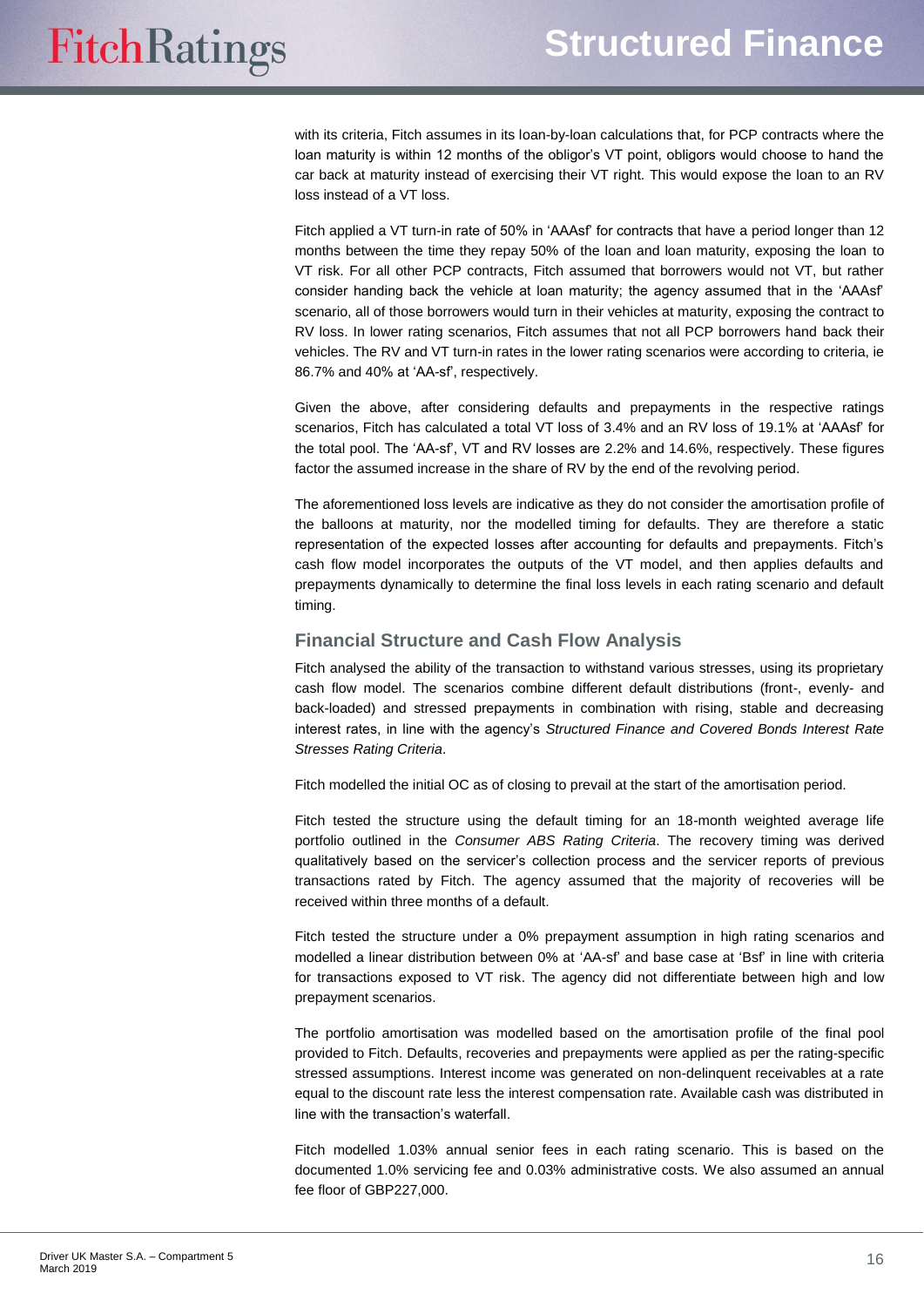Fitch tested the transaction's sensitivity to different default distributions (front-loaded, evenly distributed and back-loaded) combined with rising, decreasing or stable interest rates.

The cash flow model was also populated with all assumptions relevant to RV and VT risk, as described above.

The transaction is sensitive to the length of the pro rata period, which is primarily determined by the amortisation profile and the level as well as the timing of net losses. The latter is driven by a) the default and recovery timing, b) the RV amortisation and time to sale and c) the VT timing and time to sale.

Back-loaded defaults lead to a later switch (back) to sequential note amortisation even in a stressed scenario as the cumulative net loss trigger is breached at a later date.

Fitch considers the available credit enhancement for the rated notes adequate under all considered stressed scenarios.

## <span id="page-16-0"></span>**Rating Sensitivity<sup>1</sup>**

This section of the report provides a greater insight into the model-implied sensitivities the transaction faces when one risk factor is stressed, while holding others equal. The modelling process first uses the estimation and stress of base-case assumptions to reflect asset performance in a stressed environment. The results below should only be considered as one potential outcome, given that the transaction is exposed to multiple risk factors that are all dynamic variables.

## Rating Sensitivity to Default and Recovery Rates

The tables below reflect rating changes if the base-case default or recovery rate for the portfolio is increased or decreased by a relative amount.

#### **Rating Sensitivity to Increased Default Rate Assumptions**

|                                           | <b>Class A</b> | <b>Class B</b> |
|-------------------------------------------|----------------|----------------|
| Original rating                           | AAAsf          | AA-sf          |
| Increase in default rate base case by 10% | AAAsf          | AA-sf          |
| Increase in default rate base case by 25% | $AA+sf$        | $A + sf$       |
| Increase in default rate base case by 50% | $AA+sf$        | $A + sf$       |
| Source: Fitch Ratings                     |                |                |

The change in rating if the base-case recovery rates are stressed is shown below.

#### **Rating Sensitivity to Reduced Recovery Rate Assumptions**

|                                            | Class A | <b>Class B</b> |
|--------------------------------------------|---------|----------------|
| Original rating                            | AAAsf   | AA-sf          |
| Decrease in recovery rate base case by 10% | AAAsf   | A+sf           |
| Decrease in recovery rate base case by 25% | $AA+sf$ | $A + sf$       |
| Decrease in recovery rate base case by 50% | $AA+sf$ | $A + sf$       |
| Source: Fitch Ratings                      |         |                |

## Rating Sensitivity to Used-Car Market Value Stress

The change in ratings if the used-car market assumptions are adjusted is shown in the *Rating Sensitivity to Increased Used Car Market Value Stress* table below. The stress affects the level of instalment losses due to lower recovery proceeds on defaulted accounts and the level of RV and VT losses, as the sale proceeds after a vehicle is sold reduce.

 $\overline{a}$ 

<sup>&</sup>lt;sup>1</sup> These sensitivities only describe the model-implied impact of a change in one of the input variables. This is designed to provide information about the sensitivity of the rating to model assumptions. It should not be used as an indicator of possible performance.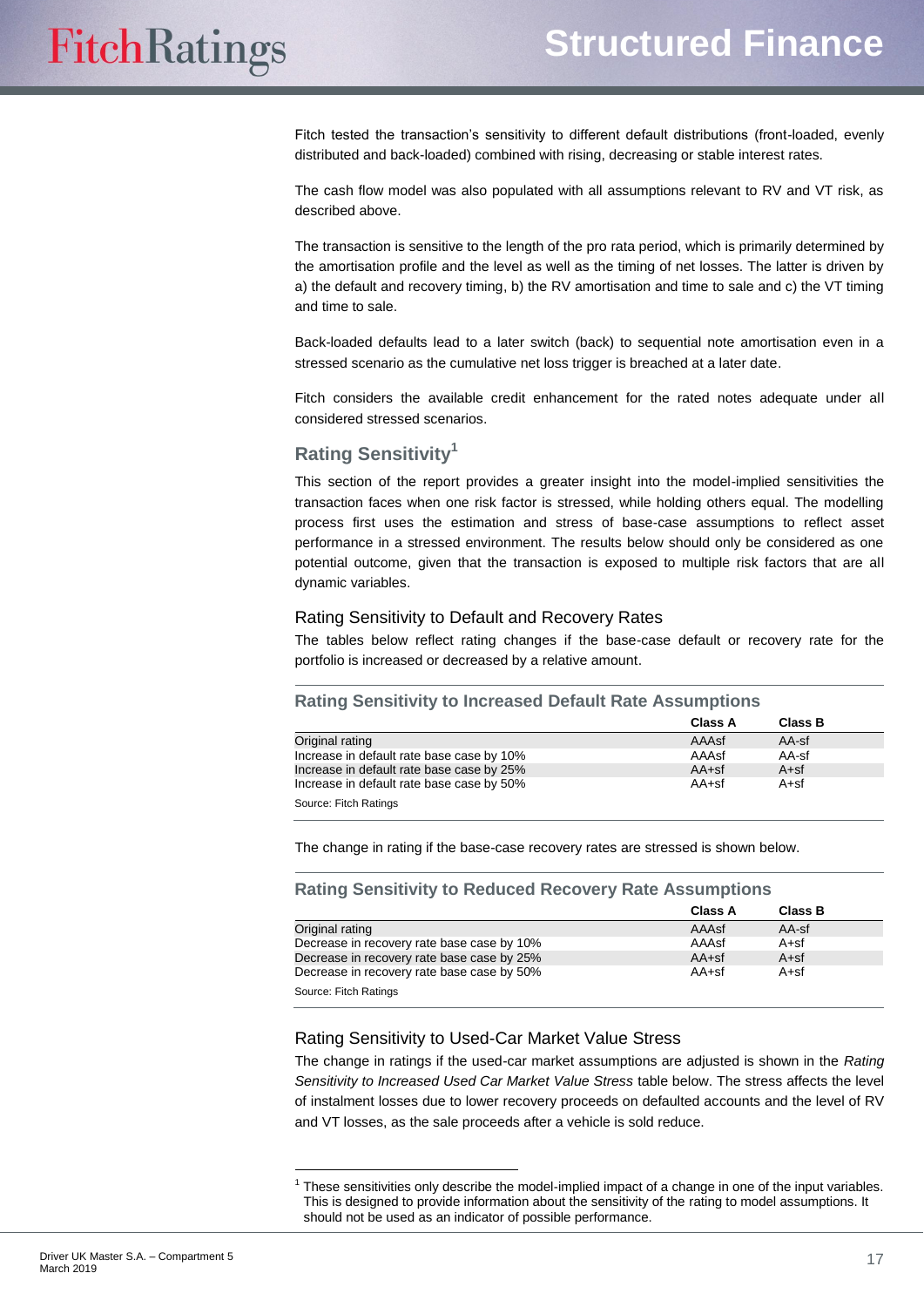Fitch considers the sensitivities in the table below to also provide an indication on rating changes upon a potential deterioration of used car prices for vehicles equipped with diesel engines. The originator provided Fitch with a quantification of the total diesel share in the final portfolio (about 38%). Assuming a decrease of 25% in the recovery proceeds for diesel vehicles and an increase of 25% in the market value decline (MVD) assumption for the RV and for VT of diesel vehicles, while leaving assumptions for non-diesel vehicles unchanged, the resulting rating sensitivity lies within the 10% and 25% standard sensitivities (applied to the entire pool) below.

#### **Rating Sensitivity to Increased Used Car Market Value Stress**

|                                                | Class A  | <b>Class B</b> |
|------------------------------------------------|----------|----------------|
| Original rating                                | AAAsf    | AA-sf          |
| Decrease recovery rate and increase MVD by 10% | AA+sf    | A+sf           |
| Decrease recovery rate and increase MVD by 25% | AAsf     | Asf            |
| Decrease recovery rate and increase MVD by 50% | $A + sf$ | A-sf           |
| Source: Fitch Ratings                          |          |                |

#### Rating Sensitivity to Shifts in Multiple Factors

The table below summarises the rating sensitivity to stressing three factors simultaneously: increased default rate; reduced recovery rate; and reduced net sale proceeds. Three scenarios are evaluated to show the sensitivity of the rating to varying degrees of stress, ie mild, moderate and severe changes to the expected level of defaults, recoveries and net sale proceeds. The latter corresponds to the net proceeds upon the vehicle's sale following VT or its return at maturity. It reflects, among other factors, the level of market value stress.

#### **Rating Sensitivity to Multiple Factors**

|                                                                                       | <b>Class A</b> | <b>Class B</b> |  |
|---------------------------------------------------------------------------------------|----------------|----------------|--|
| Original rating                                                                       | AAAsf          | $AA$ -sf       |  |
| Default rate increased by 10%, recovery rate and net sale<br>proceeds decrease by 10% | $AA+sf$        | Asf            |  |
| Default rate increased by 25%, recovery rate and net sale<br>proceeds decrease by 25% | $A + sf$       | <b>BBBsf</b>   |  |
| Default rate increased by 50%, recovery rate and net sale<br>proceeds decrease by 50% | BBB+sf         | <b>BBsf</b>    |  |
| Source: Fitch Ratings                                                                 |                |                |  |

## <span id="page-17-0"></span>**Counterparty Risk**

The issuer's primary counterparty exposure is to VWFS UK, the servicer, originator and seller in the transaction. Fitch considers the main exposure to result from: servicing and underwriting quality; payment interruption; commingling; and representations and warranties provided by the seller. There is also counterparty exposure to the swap provider and the account bank.

#### Servicing

VWFS UK acts as the servicer for the transaction. The servicer is not rated by Fitch; however, it is a wholly owned subsidiary of VW Bank, which itself is a wholly owned subsidiary of VW. A servicer replacement event is triggered by, among other things:

- the servicer becoming insolvent;
- the servicer failing to make a payment or deposit to the issuer account within five business days of the due date; and
- the servicer failing to perform any of its material obligations or breaching any of the representations and warranties, and such failure not being remedied within 60 business days.

The termination of the servicer upon a replacement event shall not become effective until a successor servicer is appointed.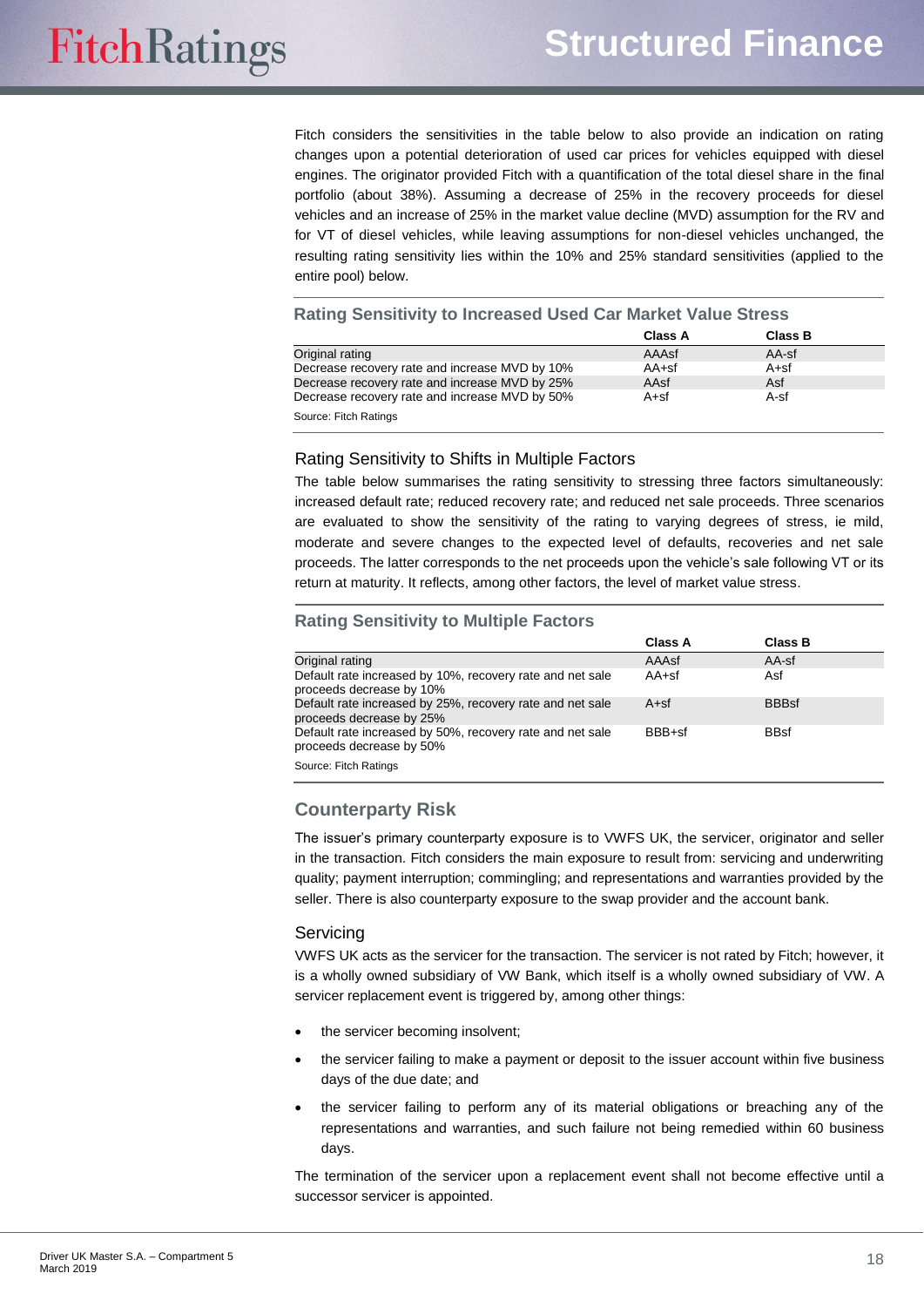#### Commingling and Payment Interruption Risk

VWFS UK will receive collections on its own accounts and will forward the collections to the issuer monthly. In case of a servicer insolvency, collections held at the servicer's accounts could fall within its insolvency estate. Consequently, the transaction would suffer a loss of the commingled funds.

Upon any of the following events, an advance mechanism will be applied to address commingling risk.

- Fitch's rating of VW is below 'BBB' or 'F2'; or
- the profit- and loss-sharing agreement between VW and VW Bank (or any of its successors within VW Group as parent of the servicer) is no longer in place; or
- VW Bank (or any of its successors within VW Group as parent of the servicer) does not own 100% of VWFS UK.

The advance mechanism will be in effect within 14 calendar days since the breach. The servicer will collateralise, bi-weekly, expected collections from the receivables for a two-week period starting about a week after the actual posting date.

The first advance will be made on the 11th business day before the start of the month, covering expected collections to be received from the first to and including the 15th calendar day of that month. The second advance will be made on the 11th business day prior to the 16th calendar day of the month, covering expected collections to be received from the 16th of the current month until the end of the current month.

Actual collections will also then be transferred to the issuer account bi-weekly. Following the payment date, advanced amounts will be adjusted to reflect expected collections for the following period.

The mechanism considers scheduled repayments of principal and interest, as well as expected prepayments. The latter are based on a 12-month average of actual prepayment as calculated by the servicer; the value will be determined and updated on an annual basis in November, and then be applicable until the next update.

Fitch deems the proposed mechanisms to adequately address commingling risk.

Upon a servicing replacement event, the servicer following instruction by the issuer, shall cease collecting into its collection account and a replacement servicer shall take over upon appointment. Upon a servicer insolvency, which would constitute a notification event, obligors will be instructed to pay directly into the issuer's account or such other account as specified by the issuer.

The servicer is committed to transfer collections to the issuer's account within five business days of the due date. If not, it would constitute a servicer replacement event unless it is due to reasons outside the servicer's control and remedied within 90 days. This would include the event of default of the bank holding collections, thus making payment of received collections an implicit guarantee by VWFS UK.

The reserve in the cash collateral account is in place to cover potential payment disruptions in such an event for about five months. The combination of these structural elements adequately reduces payment interruption risk, in our view.

#### Set-Off

Fitch considers set-off risk immaterial in the transaction. VWFS UK is not a deposit-taking entity so there can be no deposit set-off risk. Further, even though customers are obliged to take out third-party insurance, these insurance premiums are not financed. VWFS UK finances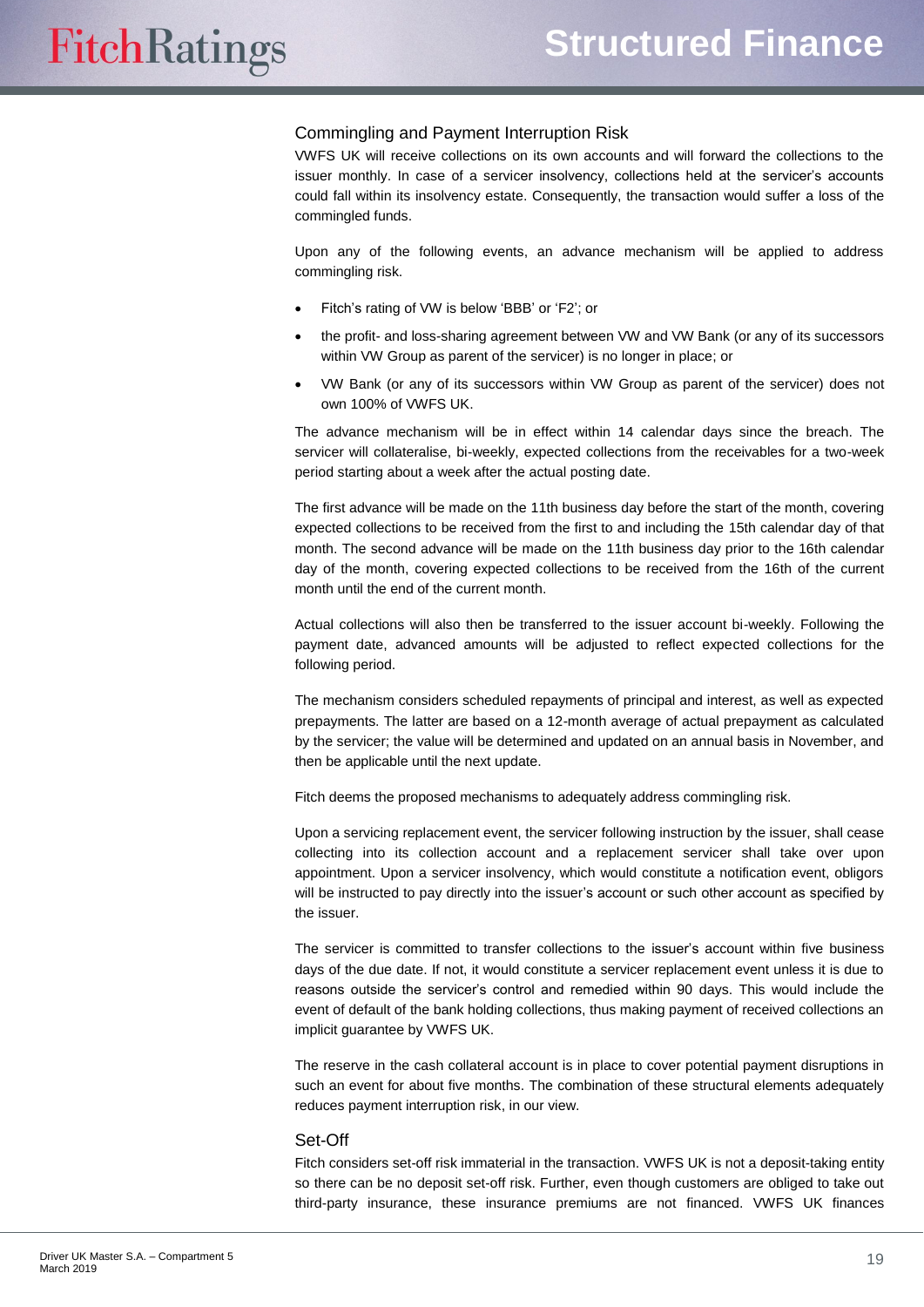maintenance contracts but those are not securitised and constitute separate contracts to the vehicle financing agreement. Therefore, no legal set-off right arises against VWFS UK or the issuer under UK consumer law.

#### Account Bank

Elavon Financial Servicer DAC, UK Branch, acts as account bank for the issuer.

The account bank is an eligible counterparty, according to Fitch's counterparty criteria. Should the account bank not be rated at least, either 'A' or 'F1', the downgraded bank is contractually obliged to take certain actions: (i) replace itself with an eligible entity rated at least 'A' or 'F1'; or (ii) obtain a guarantee from an eligible entity.

The remedial actions shall be implemented within 30 calendar days. Replacement costs will be borne by the account bank, which will continue to provide services under the bank account agreement until an eligible replacement is appointed.

#### Swap Counterparty

At closing, the issuer entered into interest rate swap agreements, the mechanics of which are described in more detail in *Interest Rate Swap*. The swaps will be in place for the entire lifetime of the rated notes, as per the documentation.

The swap counterparty is Skandinaviska Enskilda Banken AB. According to the transaction documentation, the swap counterparty needs to be rated at least 'A' or 'F1' to be eligible. Otherwise, it is contractually obliged to post collateral while being rated at least 'BBB-' or 'F3' or procure an eligible guarantee. The swap counterparty is eligible, according to Fitch's counterparty criteria.

The swap agreements contain provisions for the calculation of collateral amount and for the timing to post it in line with Fitch's *Structured Finance and Covered Bonds Counterparty Criteria: Derivative Addendum*.

## <span id="page-19-0"></span>**Criteria Application, Model and Data Adequacy**

#### Criteria Application

The nature of the underlying receivables is highly granular and homogeneous, so Fitch has analysed the portfolio credit risk in accordance with its *Consumer ABS Rating Criteria*. The VT and RV risk were analysed using *Consumer ABS Rating Criteria – Residual Value Addendum.*

#### Model

Fitch used its proprietary cash flow model to analyse the issuer's ability to meet its payment obligations under different stress assumptions. The VT losses were calculated using the UK Voluntary Termination Model. A description of both models is available on [www.fitchratings.com.](http://www.fitchratings.com/)

#### Data Adequacy

Fitch was provided with an extensive set of data for the asset analysis. The list below is not exhaustive but includes a comprehensive representation of what was provided.

- detailed stratifications of the total loan book as of September 2018;
- origination volumes since 2002 for the sub-portfolios of new/used and HP/PCP vehicles;
- dynamic, monthly delinquency data from June 2007 for the combinations of sub-portfolios of new/used and HP/PCP vehicles;
- monthly outstanding loan book balance since June 2007 for the combinations of subportfolios of new/used and HP/PCP vehicles;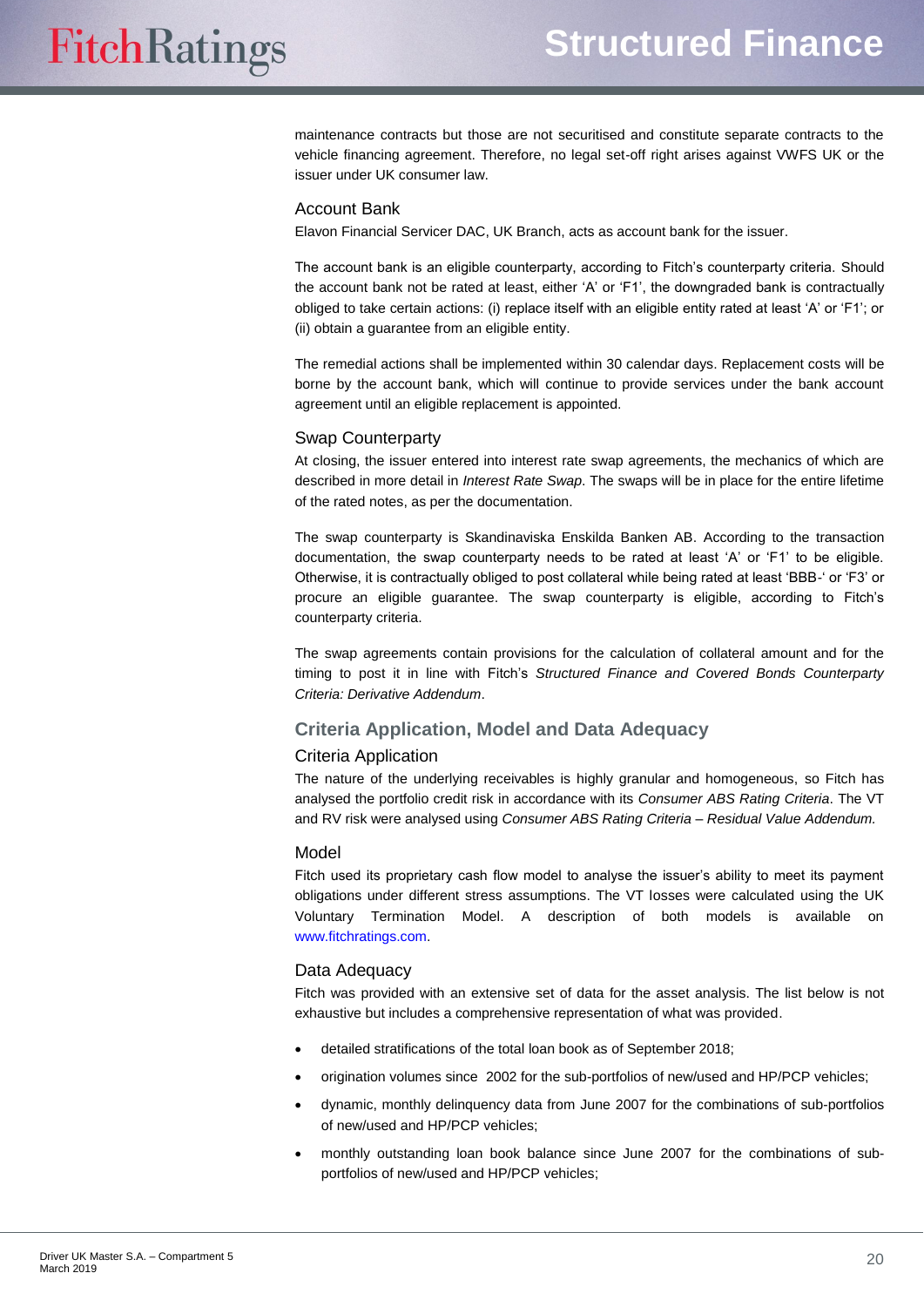# **Structured Finance**

# **FitchRatings**

- static, quarterly gross and net loss vintages since 2002 for all combinations of the subportfolios of product type (PCP/HP), vehicle type (new/used) and termination type (default, VT, RV early settlement);
- static recoveries since 2002, split by all combinations of contract type (PCP/HP), vehicle type (new/used) and termination type (default, VT, RV, early settlement) split in cash and sale recoveries. The data are split in two groups; recoveries received within and after 18 months after termination;
- dynamic, monthly profit and loss data on VT terminations since July 2002 and RV sale proceeds since September 2004;
- loan-by-loan data of the final pool with cut-off date February 2019, including among others original and remaining balance, deposit, contractual RV, seasoning and remaining term;
- detailed pool stratifications and amortisation profiles for the monthly loan instalments and residual values for the final pool with cut-off date February 2019; and
- dynamic, monthly prepayment data from June 2008 for the originator's overall loan book.

In Fitch's view, the overall level of data available was adequate to support the rating analysis.

## <span id="page-20-0"></span>**Surveillance**

Throughout the life of the transaction, Fitch will monitor the performance of the collateral and any changes at the servicer, or with the structure, that may influence the ratings of the notes.

Fitch will receive monthly investor reports detailing the performance of the portfolio. The agency assigned an Issuer Report Grade of five stars, in accordance with its special report *EMEA ABS Issuer Report Grades*, dated 14 November 2011. The monthly reports will provide the basis for the agency's surveillance of the performance of the transaction against base-case expectations and the performance of the industry as a whole. Where appropriate, the agency may ask to monitor further data from VWFS UK.

The ratings on the transaction will be reviewed by a committee at least once every 12 months, or when considered appropriate (eg if there is a deterioration in performance, an industry-wide development, or a change at VWFS UK that may influence the transaction) with any affirmation or change in the ratings disseminated publicly.